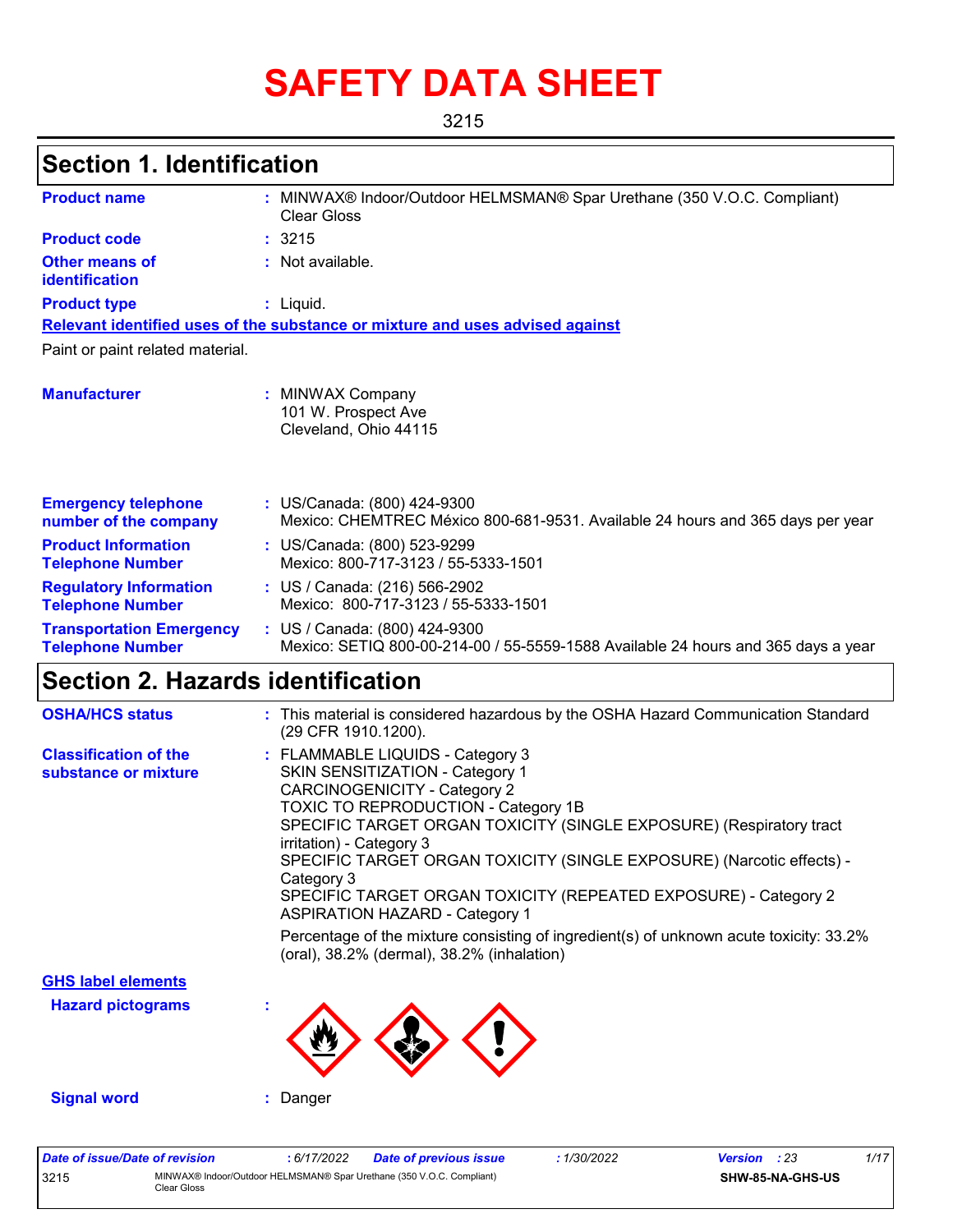# **Section 2. Hazards identification**

| <b>Hazard statements</b>                   | : Flammable liquid and vapor.<br>May be fatal if swallowed and enters airways.<br>May cause an allergic skin reaction.<br>May cause respiratory irritation.<br>May cause drowsiness or dizziness.<br>Suspected of causing cancer.<br>May damage fertility or the unborn child.<br>May cause damage to organs through prolonged or repeated exposure.                                                                                                                                                                                                                                         |
|--------------------------------------------|----------------------------------------------------------------------------------------------------------------------------------------------------------------------------------------------------------------------------------------------------------------------------------------------------------------------------------------------------------------------------------------------------------------------------------------------------------------------------------------------------------------------------------------------------------------------------------------------|
| <b>Precautionary statements</b>            |                                                                                                                                                                                                                                                                                                                                                                                                                                                                                                                                                                                              |
| <b>General</b>                             | : Read label before use. Keep out of reach of children. If medical advice is needed,<br>have product container or label at hand.                                                                                                                                                                                                                                                                                                                                                                                                                                                             |
| <b>Prevention</b>                          | : Obtain special instructions before use. Do not handle until all safety precautions have<br>been read and understood. Wear protective gloves, protective clothing and eye or face<br>protection. Keep away from heat, hot surfaces, sparks, open flames and other ignition<br>sources. No smoking. Use explosion-proof electrical, ventilating or lighting equipment.<br>Use non-sparking tools. Take action to prevent static discharges. Use only outdoors or<br>in a well-ventilated area. Do not breathe vapor. Contaminated work clothing must not<br>be allowed out of the workplace. |
| <b>Response</b>                            | : IF exposed or concerned: Get medical advice or attention. IF INHALED: Remove<br>person to fresh air and keep comfortable for breathing. Call a POISON CENTER or<br>doctor if you feel unwell. IF SWALLOWED: Immediately call a POISON CENTER or<br>doctor. Do NOT induce vomiting. IF ON SKIN (or hair): Take off immediately all<br>contaminated clothing. Rinse skin with water. Wash contaminated clothing before<br>reuse. IF ON SKIN: Wash with plenty of water. If skin irritation or rash occurs: Get<br>medical advice or attention.                                               |
| <b>Storage</b>                             | : Store locked up. Store in a well-ventilated place. Keep container tightly closed. Keep<br>cool.                                                                                                                                                                                                                                                                                                                                                                                                                                                                                            |
| <b>Disposal</b>                            | : Dispose of contents and container in accordance with all local, regional, national and<br>international regulations.                                                                                                                                                                                                                                                                                                                                                                                                                                                                       |
| <b>Supplemental label</b><br>elements      | DELAYED EFFECTS FROM LONG TERM OVEREXPOSURE. Contains solvents which<br>can cause permanent brain and nervous system damage. Intentional misuse by<br>deliberately concentrating and inhaling the contents can be harmful or fatal. WARNING:<br>This product contains chemicals known to the State of California to cause cancer and<br>birth defects or other reproductive harm.                                                                                                                                                                                                            |
|                                            | Please refer to the SDS for additional information. Keep out of reach of children. Do not<br>transfer contents to other containers for storage.                                                                                                                                                                                                                                                                                                                                                                                                                                              |
| <b>Hazards not otherwise</b><br>classified | : DANGER: Rags, steel wool, other waste soaked with this product, and sanding residue<br>may spontaneously catch fire if improperly discarded. Immediately place rags, steel<br>wool, other waste soaked with this product, and sanding residue in a sealed, water-filled,<br>metal container. Dispose of in accordance with local fire regulations.                                                                                                                                                                                                                                         |
|                                            |                                                                                                                                                                                                                                                                                                                                                                                                                                                                                                                                                                                              |

# **Section 3. Composition/information on ingredients**

| <b>Substance/mixture</b> | : Mixture        |
|--------------------------|------------------|
| <b>Other means of</b>    | : Not available. |
| <b>identification</b>    |                  |

**CAS number/other identifiers**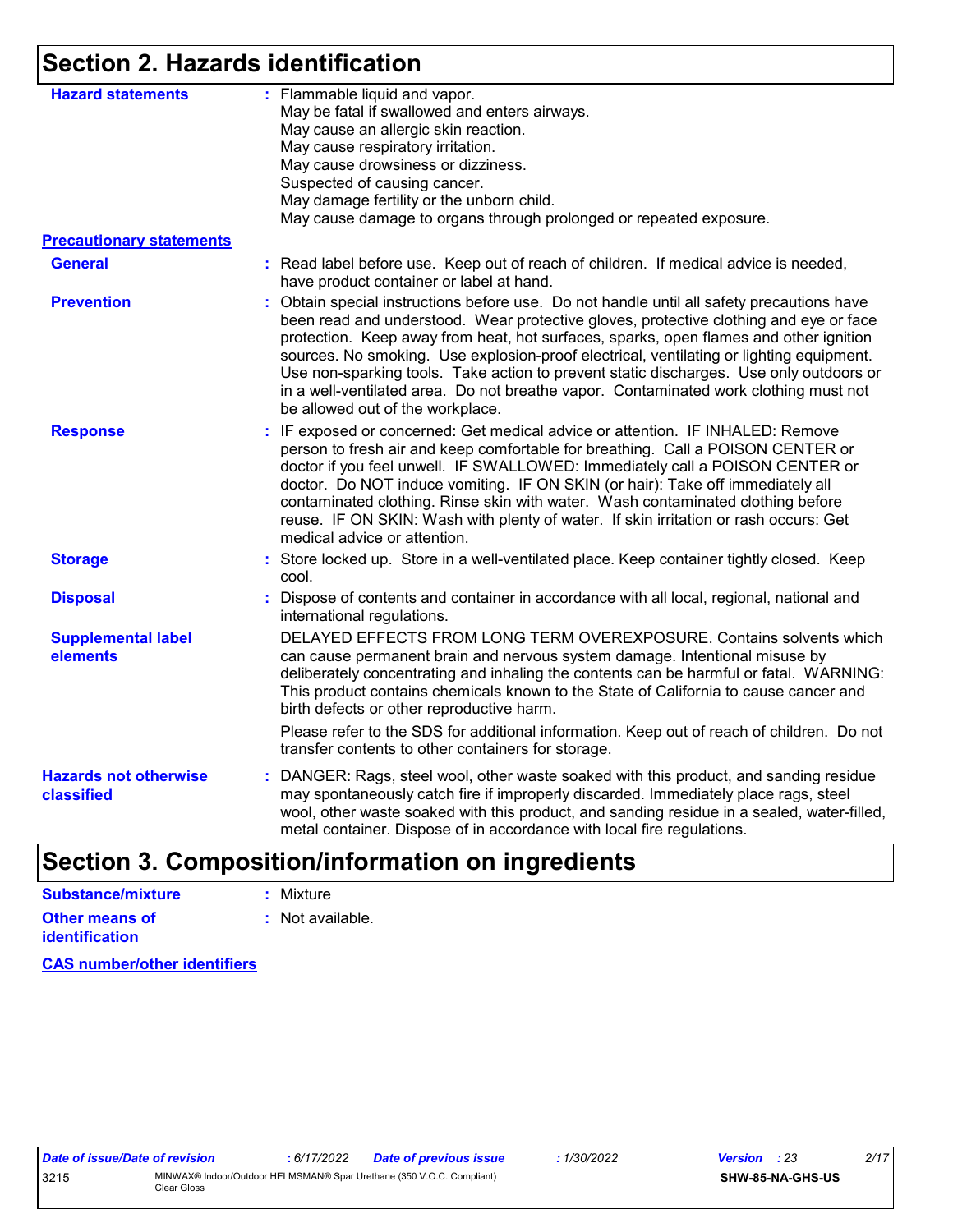### **Section 3. Composition/information on ingredients**

| <b>Ingredient name</b>               | % by weight | <b>CAS number</b> |
|--------------------------------------|-------------|-------------------|
| Light Aliphatic Hydrocarbon          | $≥25 - ≤50$ | 64742-47-8        |
| Light Aliphatic Hydrocarbon          | ≤10         | 64742-47-8        |
| p-Chlorobenzotrifluoride             | $\leq 5$    | 98-56-6           |
| Hydrotreated Heavy Petroleum Naphtha | <1          | 64742-48-9        |
| UV Light Absorber                    | ≤1          | 104810-48-2       |
| Zirconium 2-Ethylhexanoate           | ≤1          | 22464-99-9        |
| Benzotriazole Hydroxyphenyl Polymer  | ≤1          | 104810-47-1       |
| Bis(pentamethyl-4-piperidyl)sebacate | ≤1          | 41556-26-7        |
| Methyl Ethyl Ketoxime                | <1          | 96-29-7           |
| Med. Aliphatic Hydrocarbon Solvent   | ≤0.3        | 64742-88-7        |
| Cobalt 2-Ethylhexanoate              | ≤0.3        | 136-52-7          |
| Xylene, mixed isomers                | ≤0.3        | 1330-20-7         |
| <b>Heavy Aliphatic Solvent</b>       | ≤0.3        | 64742-82-1        |
| Calcium 2-Ethylhexanoate             | ≤0.3        | 136-51-6          |
| 2-(2-Methoxyethoxy)-ethanol          | ≤0.3        | 111-77-3          |
| Methyl pentamethylpiperidyl sebacate | ≤ $0.3$     | 82919-37-7        |

Any concentration shown as a range is to protect confidentiality or is due to batch variation.

**There are no additional ingredients present which, within the current knowledge of the supplier and in the concentrations applicable, are classified and hence require reporting in this section.**

**Occupational exposure limits, if available, are listed in Section 8.**

### **Section 4. First aid measures**

### **Description of necessary first aid measures**

| <b>Eye contact</b>  | : Immediately flush eyes with plenty of water, occasionally lifting the upper and lower<br>eyelids. Check for and remove any contact lenses. Continue to rinse for at least 10<br>minutes. Get medical attention.                                                                                                                                                                                                                                                                                                                                                                                                                                                                                                                                                                                                                                                                                              |
|---------------------|----------------------------------------------------------------------------------------------------------------------------------------------------------------------------------------------------------------------------------------------------------------------------------------------------------------------------------------------------------------------------------------------------------------------------------------------------------------------------------------------------------------------------------------------------------------------------------------------------------------------------------------------------------------------------------------------------------------------------------------------------------------------------------------------------------------------------------------------------------------------------------------------------------------|
| <b>Inhalation</b>   | : Remove victim to fresh air and keep at rest in a position comfortable for breathing. If it<br>is suspected that fumes are still present, the rescuer should wear an appropriate mask<br>or self-contained breathing apparatus. If not breathing, if breathing is irregular or if<br>respiratory arrest occurs, provide artificial respiration or oxygen by trained personnel. It<br>may be dangerous to the person providing aid to give mouth-to-mouth resuscitation.<br>Get medical attention. If necessary, call a poison center or physician. If unconscious,<br>place in recovery position and get medical attention immediately. Maintain an open<br>airway. Loosen tight clothing such as a collar, tie, belt or waistband. In case of<br>inhalation of decomposition products in a fire, symptoms may be delayed. The exposed<br>person may need to be kept under medical surveillance for 48 hours. |
| <b>Skin contact</b> | : Wash with plenty of soap and water. Remove contaminated clothing and shoes. Wash<br>contaminated clothing thoroughly with water before removing it, or wear gloves.<br>Continue to rinse for at least 10 minutes. Get medical attention. In the event of any<br>complaints or symptoms, avoid further exposure. Wash clothing before reuse. Clean<br>shoes thoroughly before reuse.                                                                                                                                                                                                                                                                                                                                                                                                                                                                                                                          |
| <b>Ingestion</b>    | : Get medical attention immediately. Call a poison center or physician. Wash out mouth<br>with water. Remove dentures if any. If material has been swallowed and the exposed<br>person is conscious, give small quantities of water to drink. Stop if the exposed person<br>feels sick as vomiting may be dangerous. Aspiration hazard if swallowed. Can enter<br>lungs and cause damage. Do not induce vomiting. If vomiting occurs, the head should<br>be kept low so that vomit does not enter the lungs. Never give anything by mouth to an<br>unconscious person. If unconscious, place in recovery position and get medical<br>attention immediately. Maintain an open airway. Loosen tight clothing such as a collar,<br>tie, belt or waistband.                                                                                                                                                        |

### **Most important symptoms/effects, acute and delayed Potential acute health effects**

| Date of issue/Date of revision |                                                                                      | 6/17/2022 | <b>Date of previous issue</b> | 1/30/2022 | <b>Version</b> : 23 |                  | 3/17 |
|--------------------------------|--------------------------------------------------------------------------------------|-----------|-------------------------------|-----------|---------------------|------------------|------|
| 3215                           | MINWAX® Indoor/Outdoor HELMSMAN® Spar Urethane (350 V.O.C. Compliant)<br>ිlear Gloss |           |                               |           |                     | SHW-85-NA-GHS-US |      |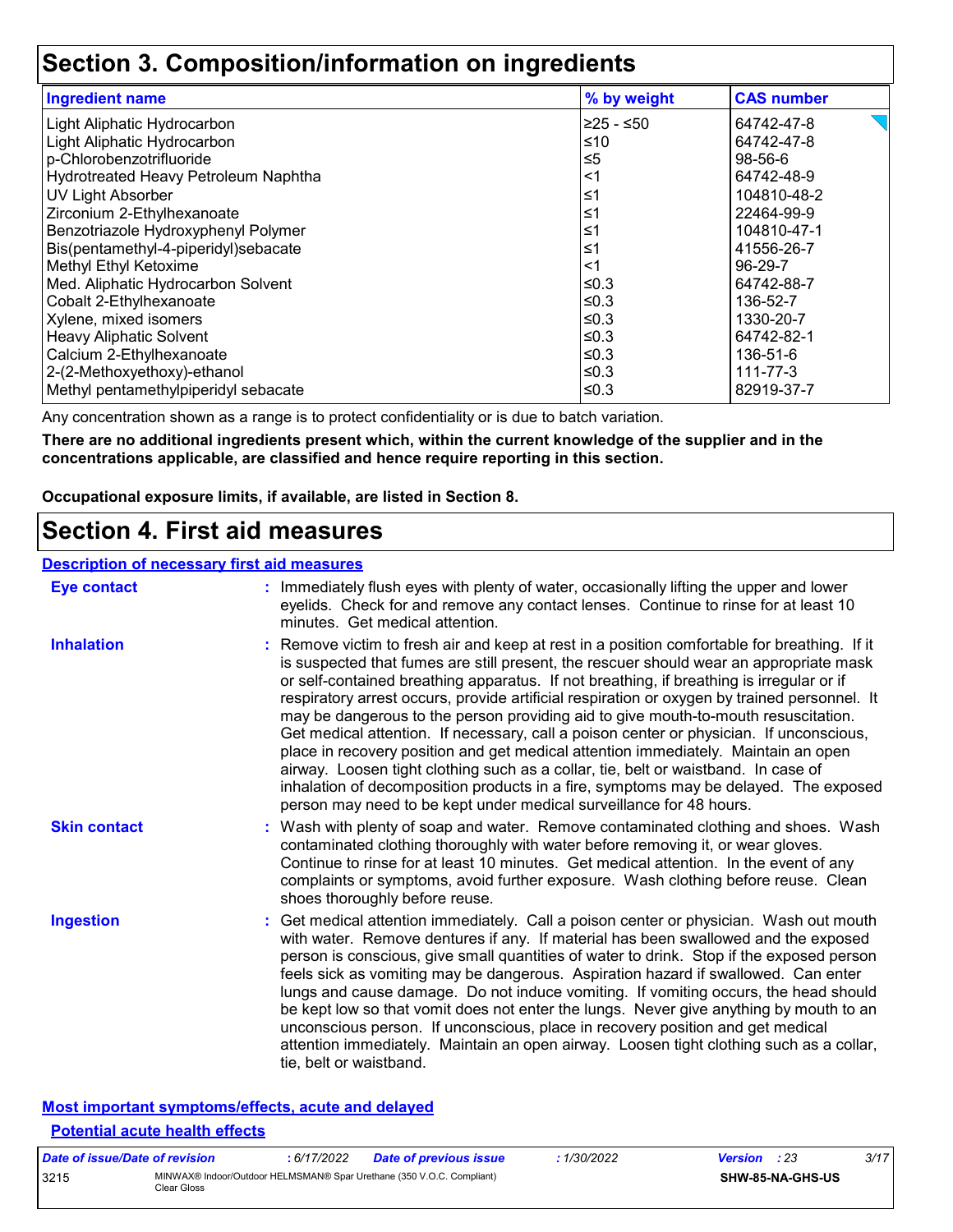# **Section 4. First aid measures**

| <b>Eye contact</b><br>: No known significant effects or critical hazards.<br><b>Inhalation</b><br>: Can cause central nervous system (CNS) depression. May cause drowsiness or<br>dizziness. May cause respiratory irritation.<br><b>Skin contact</b><br>: May cause an allergic skin reaction.<br><b>Ingestion</b><br>: Can cause central nervous system (CNS) depression. May be fatal if swallowed and<br>enters airways.<br><b>Over-exposure signs/symptoms</b><br><b>Eye contact</b><br>: No specific data.<br><b>Inhalation</b><br>: Adverse symptoms may include the following:<br>respiratory tract irritation<br>coughing<br>nausea or vomiting<br>headache<br>drowsiness/fatigue<br>dizziness/vertigo<br>unconsciousness<br>reduced fetal weight<br>increase in fetal deaths<br>skeletal malformations<br><b>Skin contact</b><br>: Adverse symptoms may include the following:<br>irritation<br>redness<br>reduced fetal weight<br>increase in fetal deaths<br>skeletal malformations<br><b>Ingestion</b><br>: Adverse symptoms may include the following:<br>nausea or vomiting<br>reduced fetal weight<br>increase in fetal deaths<br>skeletal malformations<br><b>Indication of immediate medical attention and special treatment needed, if necessary</b><br>: In case of inhalation of decomposition products in a fire, symptoms may be delayed.<br><b>Notes to physician</b><br>The exposed person may need to be kept under medical surveillance for 48 hours.<br>: No specific treatment.<br>: No action shall be taken involving any personal risk or without suitable training. If it is<br>suspected that fumes are still present, the rescuer should wear an appropriate mask or<br>self-contained breathing apparatus. It may be dangerous to the person providing aid to<br>give mouth-to-mouth resuscitation. Wash contaminated clothing thoroughly with water<br>before removing it, or wear gloves. |                                   |  |
|---------------------------------------------------------------------------------------------------------------------------------------------------------------------------------------------------------------------------------------------------------------------------------------------------------------------------------------------------------------------------------------------------------------------------------------------------------------------------------------------------------------------------------------------------------------------------------------------------------------------------------------------------------------------------------------------------------------------------------------------------------------------------------------------------------------------------------------------------------------------------------------------------------------------------------------------------------------------------------------------------------------------------------------------------------------------------------------------------------------------------------------------------------------------------------------------------------------------------------------------------------------------------------------------------------------------------------------------------------------------------------------------------------------------------------------------------------------------------------------------------------------------------------------------------------------------------------------------------------------------------------------------------------------------------------------------------------------------------------------------------------------------------------------------------------------------------------------------------------------------------------------------------------------------------------|-----------------------------------|--|
|                                                                                                                                                                                                                                                                                                                                                                                                                                                                                                                                                                                                                                                                                                                                                                                                                                                                                                                                                                                                                                                                                                                                                                                                                                                                                                                                                                                                                                                                                                                                                                                                                                                                                                                                                                                                                                                                                                                                 |                                   |  |
|                                                                                                                                                                                                                                                                                                                                                                                                                                                                                                                                                                                                                                                                                                                                                                                                                                                                                                                                                                                                                                                                                                                                                                                                                                                                                                                                                                                                                                                                                                                                                                                                                                                                                                                                                                                                                                                                                                                                 |                                   |  |
|                                                                                                                                                                                                                                                                                                                                                                                                                                                                                                                                                                                                                                                                                                                                                                                                                                                                                                                                                                                                                                                                                                                                                                                                                                                                                                                                                                                                                                                                                                                                                                                                                                                                                                                                                                                                                                                                                                                                 |                                   |  |
|                                                                                                                                                                                                                                                                                                                                                                                                                                                                                                                                                                                                                                                                                                                                                                                                                                                                                                                                                                                                                                                                                                                                                                                                                                                                                                                                                                                                                                                                                                                                                                                                                                                                                                                                                                                                                                                                                                                                 |                                   |  |
|                                                                                                                                                                                                                                                                                                                                                                                                                                                                                                                                                                                                                                                                                                                                                                                                                                                                                                                                                                                                                                                                                                                                                                                                                                                                                                                                                                                                                                                                                                                                                                                                                                                                                                                                                                                                                                                                                                                                 |                                   |  |
|                                                                                                                                                                                                                                                                                                                                                                                                                                                                                                                                                                                                                                                                                                                                                                                                                                                                                                                                                                                                                                                                                                                                                                                                                                                                                                                                                                                                                                                                                                                                                                                                                                                                                                                                                                                                                                                                                                                                 |                                   |  |
|                                                                                                                                                                                                                                                                                                                                                                                                                                                                                                                                                                                                                                                                                                                                                                                                                                                                                                                                                                                                                                                                                                                                                                                                                                                                                                                                                                                                                                                                                                                                                                                                                                                                                                                                                                                                                                                                                                                                 |                                   |  |
|                                                                                                                                                                                                                                                                                                                                                                                                                                                                                                                                                                                                                                                                                                                                                                                                                                                                                                                                                                                                                                                                                                                                                                                                                                                                                                                                                                                                                                                                                                                                                                                                                                                                                                                                                                                                                                                                                                                                 |                                   |  |
|                                                                                                                                                                                                                                                                                                                                                                                                                                                                                                                                                                                                                                                                                                                                                                                                                                                                                                                                                                                                                                                                                                                                                                                                                                                                                                                                                                                                                                                                                                                                                                                                                                                                                                                                                                                                                                                                                                                                 |                                   |  |
|                                                                                                                                                                                                                                                                                                                                                                                                                                                                                                                                                                                                                                                                                                                                                                                                                                                                                                                                                                                                                                                                                                                                                                                                                                                                                                                                                                                                                                                                                                                                                                                                                                                                                                                                                                                                                                                                                                                                 |                                   |  |
|                                                                                                                                                                                                                                                                                                                                                                                                                                                                                                                                                                                                                                                                                                                                                                                                                                                                                                                                                                                                                                                                                                                                                                                                                                                                                                                                                                                                                                                                                                                                                                                                                                                                                                                                                                                                                                                                                                                                 |                                   |  |
|                                                                                                                                                                                                                                                                                                                                                                                                                                                                                                                                                                                                                                                                                                                                                                                                                                                                                                                                                                                                                                                                                                                                                                                                                                                                                                                                                                                                                                                                                                                                                                                                                                                                                                                                                                                                                                                                                                                                 | <b>Specific treatments</b>        |  |
|                                                                                                                                                                                                                                                                                                                                                                                                                                                                                                                                                                                                                                                                                                                                                                                                                                                                                                                                                                                                                                                                                                                                                                                                                                                                                                                                                                                                                                                                                                                                                                                                                                                                                                                                                                                                                                                                                                                                 | <b>Protection of first-aiders</b> |  |

**See toxicological information (Section 11)**

## **Section 5. Fire-fighting measures**

| <b>Extinguishing media</b>             |                                                        |
|----------------------------------------|--------------------------------------------------------|
| <b>Suitable extinguishing</b><br>media | : Use dry chemical, $CO2$ , water spray (fog) or foam. |
| Unsuitable extinguishing<br>media      | : Do not use water jet.                                |

| Date of issue/Date of revision |             | : 6/17/2022 | Date of previous issue                                                | 1/30/2022 | <b>Version</b> : 23 |                  | 4/17 |  |
|--------------------------------|-------------|-------------|-----------------------------------------------------------------------|-----------|---------------------|------------------|------|--|
| 3215                           | Clear Gloss |             | MINWAX® Indoor/Outdoor HELMSMAN® Spar Urethane (350 V.O.C. Compliant) |           |                     | SHW-85-NA-GHS-US |      |  |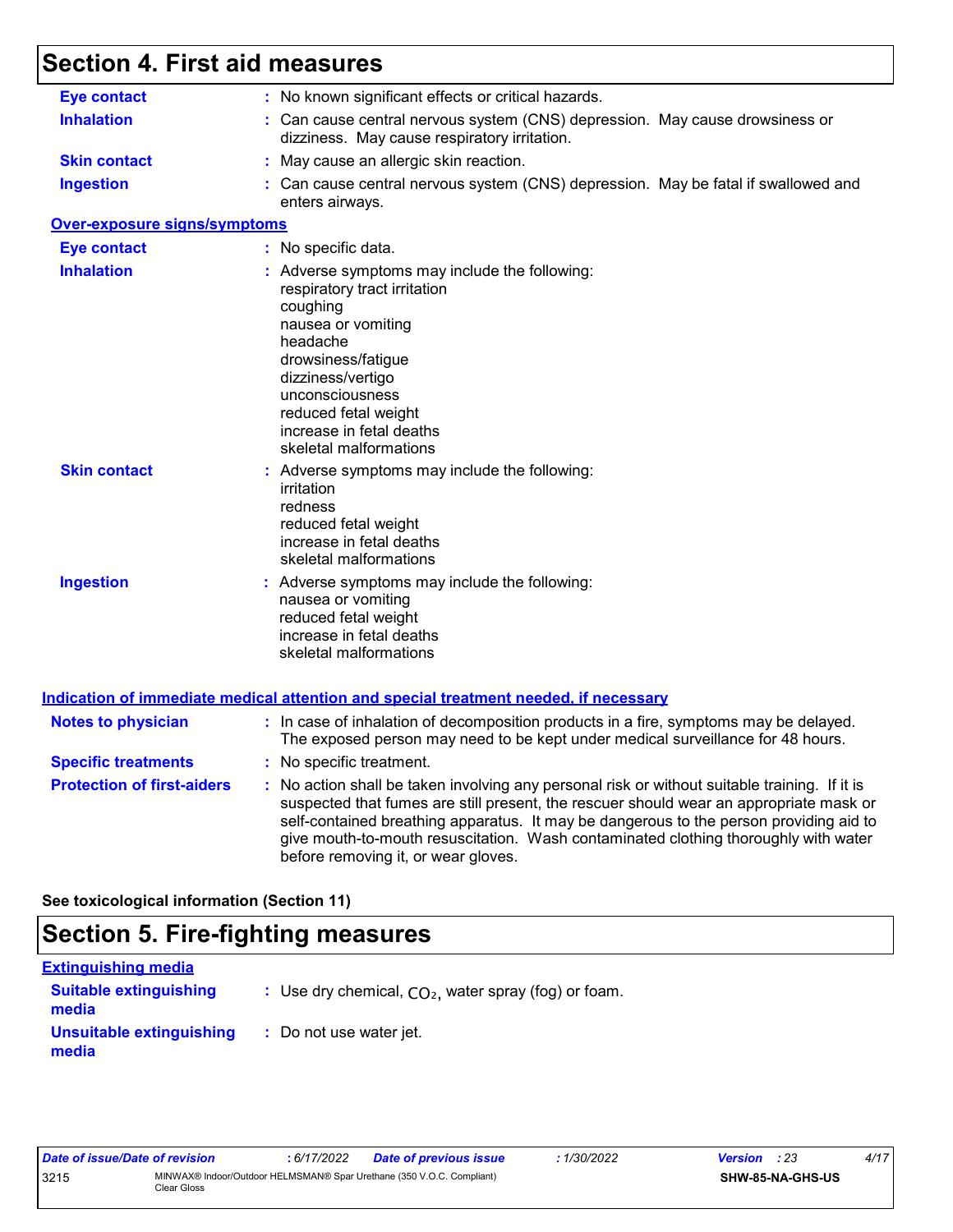### **Section 5. Fire-fighting measures**

| <b>Specific hazards arising</b><br>from the chemical     | : Flammable liquid and vapor. Runoff to sewer may create fire or explosion hazard. In a<br>fire or if heated, a pressure increase will occur and the container may burst, with the risk<br>of a subsequent explosion. The vapor/gas is heavier than air and will spread along the<br>ground. Vapors may accumulate in low or confined areas or travel a considerable<br>distance to a source of ignition and flash back. |
|----------------------------------------------------------|--------------------------------------------------------------------------------------------------------------------------------------------------------------------------------------------------------------------------------------------------------------------------------------------------------------------------------------------------------------------------------------------------------------------------|
| <b>Hazardous thermal</b><br>decomposition products       | : Decomposition products may include the following materials:<br>carbon dioxide<br>carbon monoxide<br>halogenated compounds<br>carbonyl halides                                                                                                                                                                                                                                                                          |
| <b>Special protective actions</b><br>for fire-fighters   | : Promptly isolate the scene by removing all persons from the vicinity of the incident if<br>there is a fire. No action shall be taken involving any personal risk or without suitable<br>training. Move containers from fire area if this can be done without risk. Use water<br>spray to keep fire-exposed containers cool.                                                                                            |
| <b>Special protective</b><br>equipment for fire-fighters | : Fire-fighters should wear appropriate protective equipment and self-contained breathing<br>apparatus (SCBA) with a full face-piece operated in positive pressure mode.                                                                                                                                                                                                                                                 |

### **Section 6. Accidental release measures**

#### **Environmental precautions Personal precautions, protective equipment and emergency procedures :** Avoid dispersal of spilled material and runoff and contact with soil, waterways, drains **:** No action shall be taken involving any personal risk or without suitable training. Evacuate surrounding areas. Keep unnecessary and unprotected personnel from entering. Do not touch or walk through spilled material. Shut off all ignition sources. No flares, smoking or flames in hazard area. Avoid breathing vapor or mist. Provide adequate ventilation. Wear appropriate respirator when ventilation is inadequate. Put on appropriate personal protective equipment. and sewers. Inform the relevant authorities if the product has caused environmental pollution (sewers, waterways, soil or air). **For non-emergency personnel For emergency responders :** If specialized clothing is required to deal with the spillage, take note of any information in Section 8 on suitable and unsuitable materials. See also the information in "For nonemergency personnel".

| <b>Small spill</b> | : Stop leak if without risk. Move containers from spill area. Use spark-proof tools and<br>explosion-proof equipment. Dilute with water and mop up if water-soluble. Alternatively,<br>or if water-insoluble, absorb with an inert dry material and place in an appropriate waste<br>disposal container. Dispose of via a licensed waste disposal contractor.                                                                                                                                                                                                                                                                                                                                                                                                        |
|--------------------|----------------------------------------------------------------------------------------------------------------------------------------------------------------------------------------------------------------------------------------------------------------------------------------------------------------------------------------------------------------------------------------------------------------------------------------------------------------------------------------------------------------------------------------------------------------------------------------------------------------------------------------------------------------------------------------------------------------------------------------------------------------------|
| <b>Large spill</b> | : Stop leak if without risk. Move containers from spill area. Use spark-proof tools and<br>explosion-proof equipment. Approach release from upwind. Prevent entry into sewers,<br>water courses, basements or confined areas. Wash spillages into an effluent treatment<br>plant or proceed as follows. Contain and collect spillage with non-combustible,<br>absorbent material e.g. sand, earth, vermiculite or diatomaceous earth and place in<br>container for disposal according to local regulations (see Section 13). Dispose of via a<br>licensed waste disposal contractor. Contaminated absorbent material may pose the<br>same hazard as the spilled product. Note: see Section 1 for emergency contact<br>information and Section 13 for waste disposal. |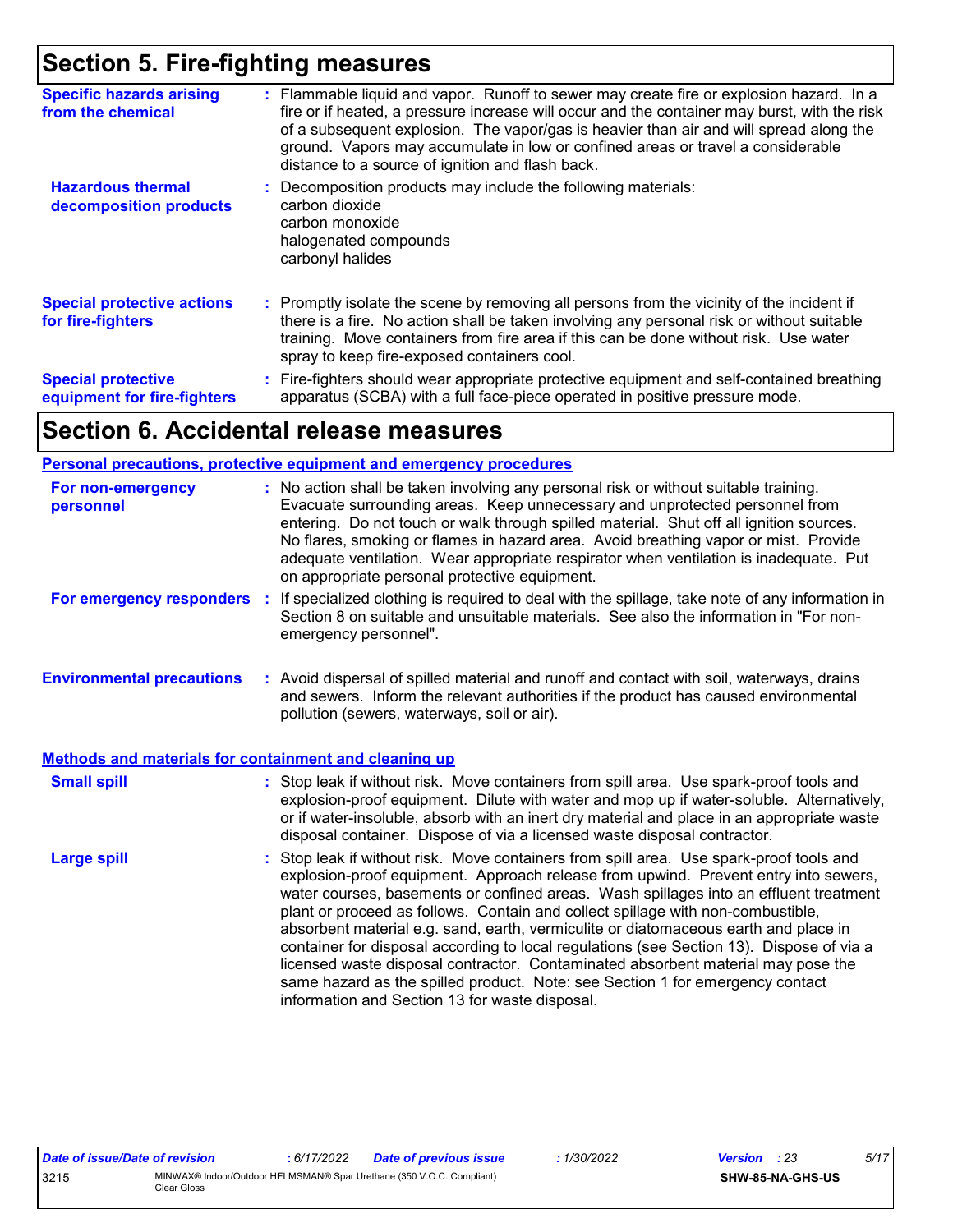# **Section 7. Handling and storage**

| <b>Precautions for safe handling</b>                                      |                                                                                                                                                                                                                                                                                                                                                                                                                                                                                                                                                                                                                                                                                                                                                                                                                                                                                                                                                                                                                                                                                                                                                                      |
|---------------------------------------------------------------------------|----------------------------------------------------------------------------------------------------------------------------------------------------------------------------------------------------------------------------------------------------------------------------------------------------------------------------------------------------------------------------------------------------------------------------------------------------------------------------------------------------------------------------------------------------------------------------------------------------------------------------------------------------------------------------------------------------------------------------------------------------------------------------------------------------------------------------------------------------------------------------------------------------------------------------------------------------------------------------------------------------------------------------------------------------------------------------------------------------------------------------------------------------------------------|
| <b>Protective measures</b>                                                | : Put on appropriate personal protective equipment (see Section 8). Persons with a<br>history of skin sensitization problems should not be employed in any process in which<br>this product is used. Avoid exposure - obtain special instructions before use. Avoid<br>exposure during pregnancy. Do not handle until all safety precautions have been read<br>and understood. Do not get in eyes or on skin or clothing. Do not breathe vapor or mist.<br>Do not swallow. Use only with adequate ventilation. Wear appropriate respirator when<br>ventilation is inadequate. Do not enter storage areas and confined spaces unless<br>adequately ventilated. Keep in the original container or an approved alternative made<br>from a compatible material, kept tightly closed when not in use. Store and use away<br>from heat, sparks, open flame or any other ignition source. Use explosion-proof<br>electrical (ventilating, lighting and material handling) equipment. Use only non-sparking<br>tools. Take precautionary measures against electrostatic discharges. Empty containers<br>retain product residue and can be hazardous. Do not reuse container. |
| <b>Advice on general</b><br>occupational hygiene                          | Eating, drinking and smoking should be prohibited in areas where this material is<br>handled, stored and processed. Workers should wash hands and face before eating,<br>drinking and smoking. Remove contaminated clothing and protective equipment before<br>entering eating areas. See also Section 8 for additional information on hygiene<br>measures.                                                                                                                                                                                                                                                                                                                                                                                                                                                                                                                                                                                                                                                                                                                                                                                                          |
| <b>Conditions for safe storage,</b><br>including any<br>incompatibilities | Store in accordance with local regulations. Store in a segregated and approved area.<br>Store in original container protected from direct sunlight in a dry, cool and well-ventilated<br>area, away from incompatible materials (see Section 10) and food and drink. Store<br>locked up. Eliminate all ignition sources. Separate from oxidizing materials. Keep<br>container tightly closed and sealed until ready for use. Containers that have been<br>opened must be carefully resealed and kept upright to prevent leakage. Do not store in<br>unlabeled containers. Use appropriate containment to avoid environmental<br>contamination. See Section 10 for incompatible materials before handling or use.                                                                                                                                                                                                                                                                                                                                                                                                                                                     |

# **Section 8. Exposure controls/personal protection**

#### **Control parameters**

### **Occupational exposure limits (OSHA United States)**

| Light Aliphatic Hydrocarbon                                                                                                | 64742-47-8                                                                                                                                          | ACGIH TLV (United States, 1/2021).                                                                                                                                                                                                                                                                                                                                                           |  |
|----------------------------------------------------------------------------------------------------------------------------|-----------------------------------------------------------------------------------------------------------------------------------------------------|----------------------------------------------------------------------------------------------------------------------------------------------------------------------------------------------------------------------------------------------------------------------------------------------------------------------------------------------------------------------------------------------|--|
|                                                                                                                            |                                                                                                                                                     | Absorbed through skin.<br>TWA: 200 mg/m <sup>3</sup> , (as total hydrocarbon<br>vapor) 8 hours.                                                                                                                                                                                                                                                                                              |  |
| Light Aliphatic Hydrocarbon                                                                                                | ACGIH TLV (United States, 1/2021).<br>64742-47-8<br>Absorbed through skin.<br>TWA: 200 mg/m <sup>3</sup> , (as total hydrocarbon<br>vapor) 8 hours. |                                                                                                                                                                                                                                                                                                                                                                                              |  |
| p-Chlorobenzotrifluoride<br>Hydrotreated Heavy Petroleum Naphtha<br><b>UV Light Absorber</b><br>Zirconium 2-Ethylhexanoate | 98-56-6<br>64742-48-9<br>104810-48-2<br>22464-99-9                                                                                                  | None.<br>None.<br>None.<br>ACGIH TLV (United States, 1/2021).<br>TWA: $5 \text{ mg/m}^3$ , (as Zr) 8 hours.<br>STEL: 10 mg/m <sup>3</sup> , (as Zr) 15 minutes.<br>NIOSH REL (United States, 10/2020).<br>TWA: $5 \text{ mg/m}^3$ , (as Zr) 10 hours.<br>STEL: 10 mg/m <sup>3</sup> , (as Zr) 15 minutes.<br>OSHA PEL (United States, 5/2018).<br>TWA: $5 \text{ mg/m}^3$ , (as Zr) 8 hours. |  |
| Benzotriazole Hydroxyphenyl Polymer<br>Bis(pentamethyl-4-piperidyl)sebacate<br>Methyl Ethyl Ketoxime                       | 104810-47-1<br>41556-26-7<br>96-29-7                                                                                                                | None.<br>None.<br>OARS WEEL (United States, 1/2021). Skin                                                                                                                                                                                                                                                                                                                                    |  |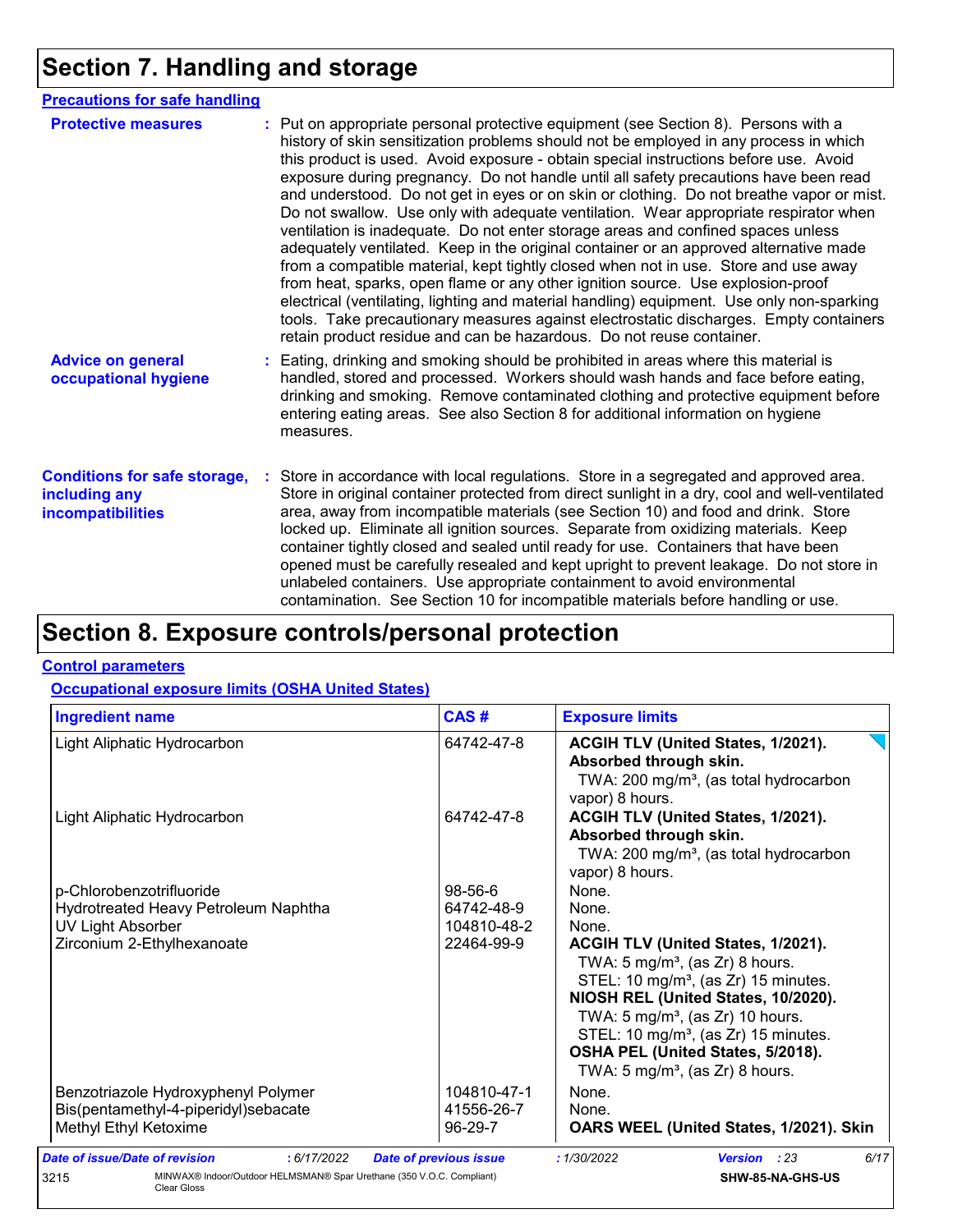# **Section 8. Exposure controls/personal protection**

|                                      |            | sensitizer.<br>TWA: 10 ppm 8 hours.                                                                |
|--------------------------------------|------------|----------------------------------------------------------------------------------------------------|
| Med. Aliphatic Hydrocarbon Solvent   | 64742-88-7 | OSHA PEL (United States, 5/2018).<br>TWA: 100 ppm 8 hours.                                         |
| Cobalt 2-Ethylhexanoate              | 136-52-7   | TWA: $400 \text{ mg/m}^3$ 8 hours.<br>ACGIH TLV (United States, 1/2021). Skin                      |
|                                      | 1330-20-7  | sensitizer. Inhalation sensitizer.<br>TWA: $0.02$ mg/m <sup>3</sup> , (as Co) 8 hours.             |
| Xylene, mixed isomers                |            | ACGIH TLV (United States, 1/2021).<br>TWA: 100 ppm 8 hours.<br>TWA: 434 mg/m <sup>3</sup> 8 hours. |
|                                      |            | STEL: 150 ppm 15 minutes.<br>STEL: 651 mg/m <sup>3</sup> 15 minutes.                               |
|                                      |            | OSHA PEL (United States, 5/2018).<br>TWA: 100 ppm 8 hours.                                         |
|                                      |            | TWA: $435 \text{ mg/m}^3$ 8 hours.                                                                 |
| Heavy Aliphatic Solvent              | 64742-82-1 | None.                                                                                              |
| Calcium 2-Ethylhexanoate             | 136-51-6   | None.                                                                                              |
| 2-(2-Methoxyethoxy)-ethanol          | 111-77-3   | None.                                                                                              |
| Methyl pentamethylpiperidyl sebacate | 82919-37-7 | None.                                                                                              |

**Occupational exposure limits (Canada)**

| Petroleum refining, hydrotreated light distillate<br>64742-47-8<br>vapour) 8 hours.<br>vapour) 8 hours.<br>vapour) 8 hours.<br>64742-47-8<br>Petroleum refining, hydrotreated light distillate<br>vapour) 8 hours.<br>vapour) 8 hours.<br>vapour) 8 hours.<br>Zirconium 2-Ethylhexanoate<br>22464-99-9 |                                                                                                                                                                                                                                                                                                                                                                                                          |  |  |
|--------------------------------------------------------------------------------------------------------------------------------------------------------------------------------------------------------------------------------------------------------------------------------------------------------|----------------------------------------------------------------------------------------------------------------------------------------------------------------------------------------------------------------------------------------------------------------------------------------------------------------------------------------------------------------------------------------------------------|--|--|
|                                                                                                                                                                                                                                                                                                        | <b>CA British Columbia Provincial (Canada,</b><br>6/2021). Absorbed through skin.<br>TWA: 200 mg/m <sup>3</sup> , (as total hydrocarbon<br>CA Alberta Provincial (Canada, 6/2018).<br>Absorbed through skin.<br>8 hrs OEL: 200 mg/m <sup>3</sup> , (as total hydrocarbon<br>CA Ontario Provincial (Canada, 6/2019).<br>Absorbed through skin.<br>TWA: 200 mg/m <sup>3</sup> , (as total hydrocarbon      |  |  |
|                                                                                                                                                                                                                                                                                                        | <b>CA British Columbia Provincial (Canada,</b><br>6/2021). Absorbed through skin.<br>TWA: 200 mg/m <sup>3</sup> , (as total hydrocarbon<br>CA Alberta Provincial (Canada, 6/2018).<br>Absorbed through skin.<br>8 hrs OEL: 200 mg/m <sup>3</sup> , (as total hydrocarbon<br>CA Ontario Provincial (Canada, 6/2019).<br>Absorbed through skin.<br>TWA: 200 mg/m <sup>3</sup> , (as total hydrocarbon      |  |  |
| 6/2021).                                                                                                                                                                                                                                                                                               | CA Alberta Provincial (Canada, 6/2018).<br>8 hrs OEL: 5 mg/m <sup>3</sup> , (as Zr) 8 hours.<br>15 min OEL: 10 mg/m <sup>3</sup> , (as Zr) 15 minutes.<br><b>CA British Columbia Provincial (Canada,</b><br>TWA: $5 \text{ mg/m}^3$ , (as Zr) 8 hours.<br>STEL: 10 mg/m <sup>3</sup> , (as Zr) 15 minutes.<br>CA Quebec Provincial (Canada, 6/2021).<br>TWAEV: 5 mg/m <sup>3</sup> , (as $Zr$ ) 8 hours. |  |  |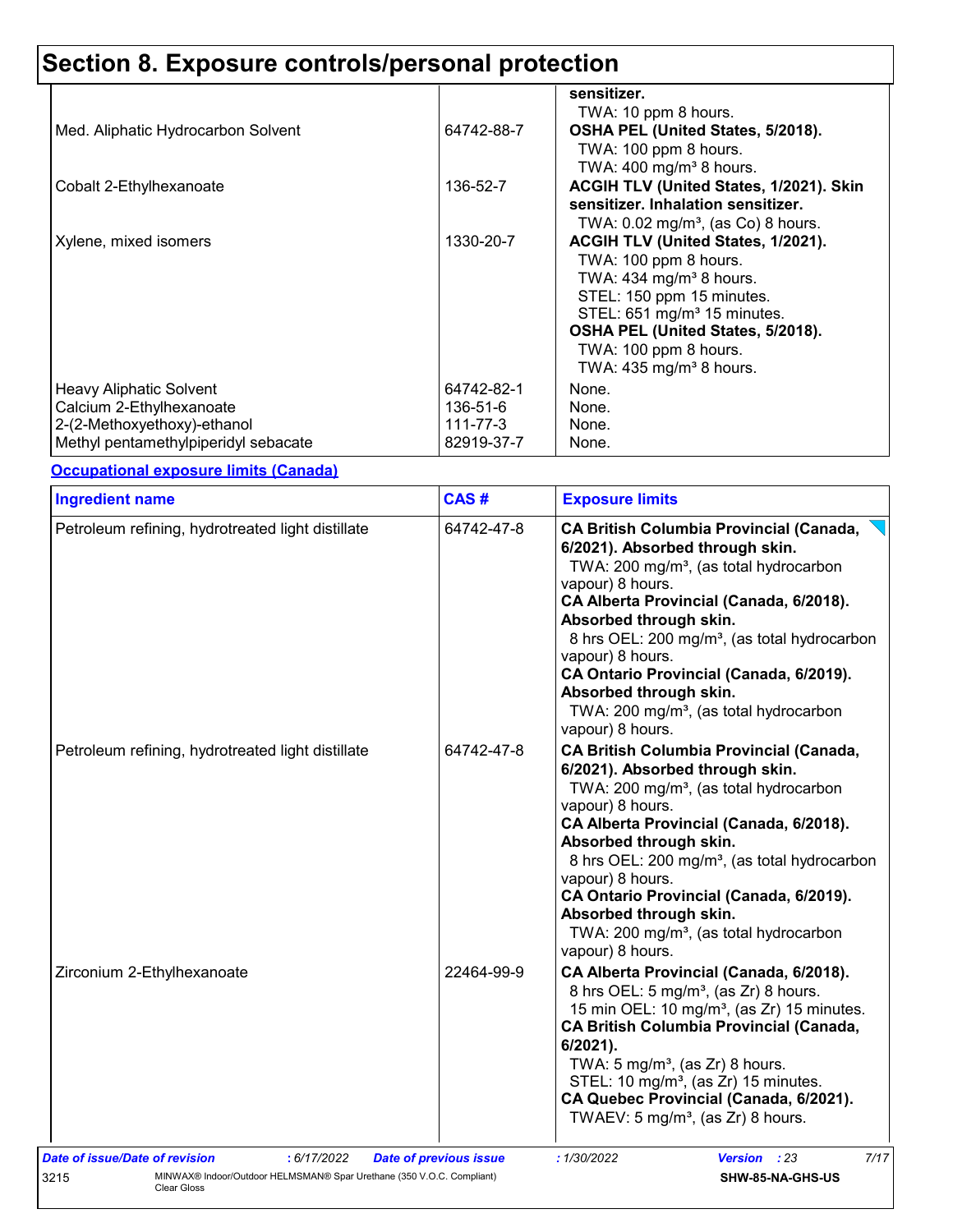# **Section 8. Exposure controls/personal protection**

| Methyl Ethyl Ketoxime   | 96-29-7   | STEV: 10 mg/m <sup>3</sup> , (as Zr) 15 minutes.<br>CA Ontario Provincial (Canada, 6/2019).<br>STEL: 10 mg/m <sup>3</sup> , (as Zr) 15 minutes.<br>TWA: $5 \text{ mg/m}^3$ , (as Zr) 8 hours.<br>OARS WEEL (United States, 1/2021). Skin                                                                                                                                                                                                                                                                             |
|-------------------------|-----------|----------------------------------------------------------------------------------------------------------------------------------------------------------------------------------------------------------------------------------------------------------------------------------------------------------------------------------------------------------------------------------------------------------------------------------------------------------------------------------------------------------------------|
| Cobalt 2-Ethylhexanoate | 136-52-7  | sensitizer.<br>TWA: 10 ppm 8 hours.<br><b>CA British Columbia Provincial (Canada,</b><br>6/2021). Skin sensitizer. Inhalation<br>sensitizer.<br>TWA: 0.02 mg/m <sup>3</sup> , (as Co, Total) 8 hours.<br>CA Quebec Provincial (Canada, 6/2021).<br>Skin sensitizer.<br>TWAEV: 0.02 mg/m <sup>3</sup> , (as Co) 8 hours.                                                                                                                                                                                              |
|                         |           | CA Ontario Provincial (Canada, 6/2019).<br>TWA: 0.02 mg/m <sup>3</sup> , (as Co) 8 hours.<br><b>CA Saskatchewan Provincial (Canada,</b><br>7/2013).<br>STEL: 0.06 mg/m <sup>3</sup> , (measured as Co) 15<br>minutes.<br>TWA: $0.02$ mg/m <sup>3</sup> , (measured as Co) 8<br>hours.                                                                                                                                                                                                                                |
| Xylene                  | 1330-20-7 | CA Alberta Provincial (Canada, 6/2018).<br>8 hrs OEL: 100 ppm 8 hours.<br>15 min OEL: 651 mg/m <sup>3</sup> 15 minutes.<br>15 min OEL: 150 ppm 15 minutes.<br>8 hrs OEL: 434 mg/m <sup>3</sup> 8 hours.<br><b>CA British Columbia Provincial (Canada,</b><br>$6/2021$ ).<br>TWA: 100 ppm 8 hours.<br>STEL: 150 ppm 15 minutes.<br>CA Quebec Provincial (Canada, 6/2021).<br>TWAEV: 100 ppm 8 hours.<br>TWAEV: 434 mg/m <sup>3</sup> 8 hours.<br>STEV: 150 ppm 15 minutes.<br>STEV: 651 mg/m <sup>3</sup> 15 minutes. |
|                         |           | CA Ontario Provincial (Canada, 6/2019).<br>STEL: 150 ppm 15 minutes.<br>TWA: 100 ppm 8 hours.<br><b>CA Saskatchewan Provincial (Canada,</b><br>7/2013).<br>STEL: 150 ppm 15 minutes.<br>TWA: 100 ppm 8 hours.                                                                                                                                                                                                                                                                                                        |

### **Occupational exposure limits (Mexico)**

|                                |                                                                                             | CAS#                          |            | <b>Exposure limits</b>                                                                                                                       |      |  |
|--------------------------------|---------------------------------------------------------------------------------------------|-------------------------------|------------|----------------------------------------------------------------------------------------------------------------------------------------------|------|--|
|                                | Light Aliphatic Hydrocarbon                                                                 | 64742-47-8                    |            | <b>ACGIH TLV (United States, 1/2021).</b><br>Absorbed through skin.<br>TWA: 200 mg/m <sup>3</sup> , (as total hydrocarbon<br>vapor) 8 hours. |      |  |
|                                | Light Aliphatic Hydrocarbon                                                                 | 64742-47-8                    |            | <b>ACGIH TLV (United States, 1/2021).</b><br>Absorbed through skin.<br>TWA: 200 mg/m <sup>3</sup> , (as total hydrocarbon<br>vapor) 8 hours. |      |  |
|                                | Zirconium 2-Ethylhexanoate                                                                  | 22464-99-9                    |            | NOM-010-STPS-2014 (Mexico, 4/2016).<br>TWA: $5 \text{ mg/m}^3$ , (as Zr) 8 hours.                                                            |      |  |
| Date of issue/Date of revision | :6/17/2022                                                                                  | <b>Date of previous issue</b> | :1/30/2022 | <b>Version</b> : 23                                                                                                                          | 8/17 |  |
| 3215                           | MINWAX® Indoor/Outdoor HELMSMAN® Spar Urethane (350 V.O.C. Compliant)<br><b>Clear Gloss</b> |                               |            | <b>SHW-85-NA-GHS-US</b>                                                                                                                      |      |  |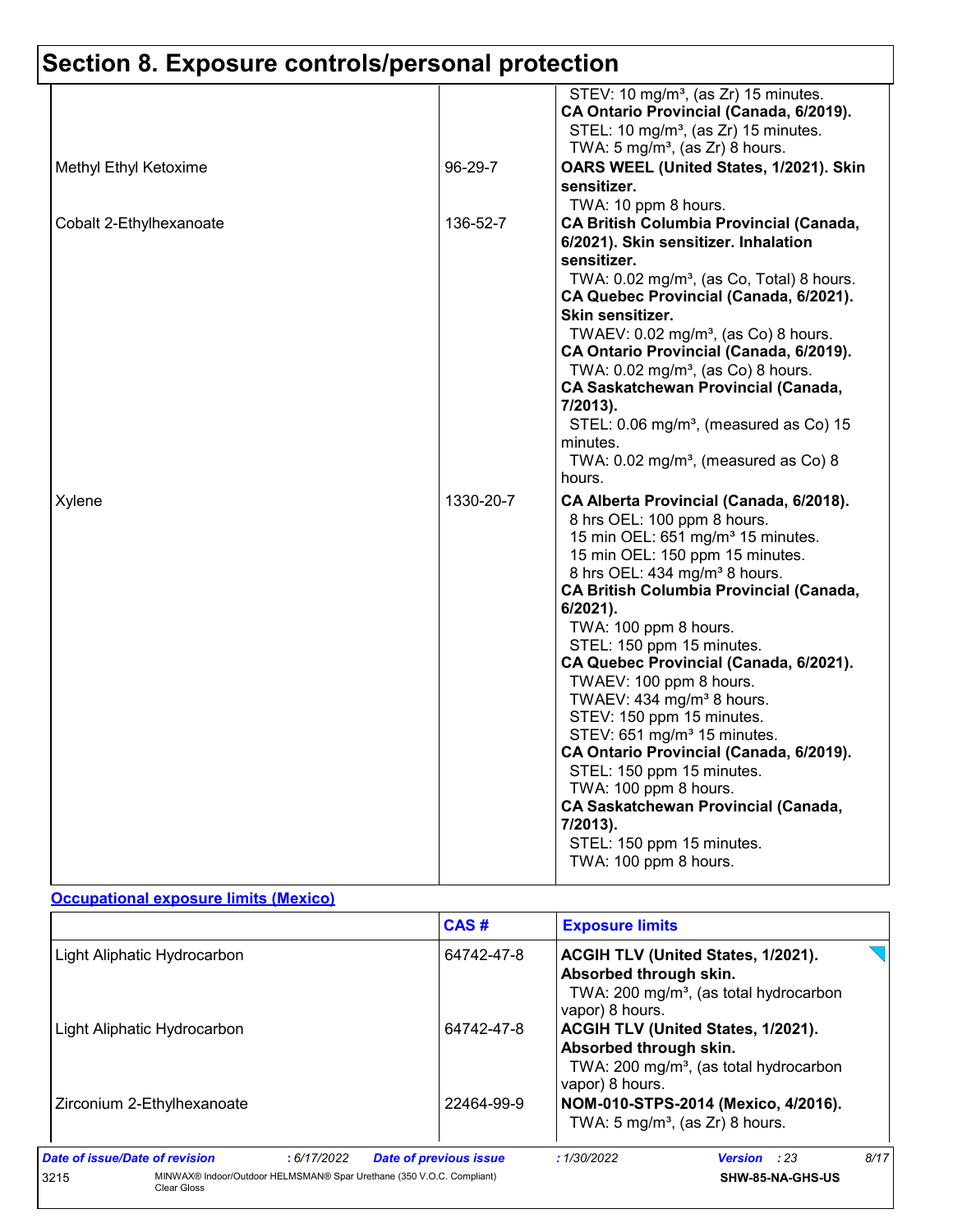# **Section 8. Exposure controls/personal protection**

| <b>Appropriate engineering</b><br><b>controls</b><br><b>Environmental exposure</b> | : Use only with adequate ventilation. Use process enclosures, local exhaust ventilation or<br>other engineering controls to keep worker exposure to airborne contaminants below any<br>recommended or statutory limits. The engineering controls also need to keep gas,<br>vapor or dust concentrations below any lower explosive limits. Use explosion-proof<br>ventilation equipment.<br>Emissions from ventilation or work process equipment should be checked to ensure                                                                                                                                            |
|------------------------------------------------------------------------------------|------------------------------------------------------------------------------------------------------------------------------------------------------------------------------------------------------------------------------------------------------------------------------------------------------------------------------------------------------------------------------------------------------------------------------------------------------------------------------------------------------------------------------------------------------------------------------------------------------------------------|
| <b>controls</b>                                                                    | they comply with the requirements of environmental protection legislation. In some<br>cases, fume scrubbers, filters or engineering modifications to the process equipment<br>will be necessary to reduce emissions to acceptable levels.                                                                                                                                                                                                                                                                                                                                                                              |
| <b>Individual protection measures</b>                                              |                                                                                                                                                                                                                                                                                                                                                                                                                                                                                                                                                                                                                        |
| <b>Hygiene measures</b>                                                            | : Wash hands, forearms and face thoroughly after handling chemical products, before<br>eating, smoking and using the lavatory and at the end of the working period.<br>Appropriate techniques should be used to remove potentially contaminated clothing.<br>Contaminated work clothing should not be allowed out of the workplace. Wash<br>contaminated clothing before reusing. Ensure that eyewash stations and safety<br>showers are close to the workstation location.                                                                                                                                            |
| <b>Eye/face protection</b>                                                         | : Safety eyewear complying with an approved standard should be used when a risk<br>assessment indicates this is necessary to avoid exposure to liquid splashes, mists,<br>gases or dusts. If contact is possible, the following protection should be worn, unless<br>the assessment indicates a higher degree of protection: safety glasses with side-<br>shields.                                                                                                                                                                                                                                                     |
| <b>Skin protection</b>                                                             |                                                                                                                                                                                                                                                                                                                                                                                                                                                                                                                                                                                                                        |
| <b>Hand protection</b>                                                             | : Chemical-resistant, impervious gloves complying with an approved standard should be<br>worn at all times when handling chemical products if a risk assessment indicates this is<br>necessary. Considering the parameters specified by the glove manufacturer, check<br>during use that the gloves are still retaining their protective properties. It should be<br>noted that the time to breakthrough for any glove material may be different for different<br>glove manufacturers. In the case of mixtures, consisting of several substances, the<br>protection time of the gloves cannot be accurately estimated. |
| <b>Body protection</b>                                                             | : Personal protective equipment for the body should be selected based on the task being<br>performed and the risks involved and should be approved by a specialist before<br>handling this product. When there is a risk of ignition from static electricity, wear anti-<br>static protective clothing. For the greatest protection from static discharges, clothing<br>should include anti-static overalls, boots and gloves.                                                                                                                                                                                         |
| <b>Other skin protection</b>                                                       | : Appropriate footwear and any additional skin protection measures should be selected<br>based on the task being performed and the risks involved and should be approved by a<br>specialist before handling this product.                                                                                                                                                                                                                                                                                                                                                                                              |
| <b>Respiratory protection</b>                                                      | : Based on the hazard and potential for exposure, select a respirator that meets the<br>appropriate standard or certification. Respirators must be used according to a<br>respiratory protection program to ensure proper fitting, training, and other important<br>aspects of use.                                                                                                                                                                                                                                                                                                                                    |

## **Section 9. Physical and chemical properties**

The conditions of measurement of all properties are at standard temperature and pressure unless otherwise indicated.

| <b>Appearance</b>                 |  |
|-----------------------------------|--|
| Police and the state of the first |  |

| Liquid.<br><b>Physical state</b>                                                             |  |  |                  |                        |            |                     |  |      |
|----------------------------------------------------------------------------------------------|--|--|------------------|------------------------|------------|---------------------|--|------|
| <b>Color</b>                                                                                 |  |  | : Not available. |                        |            |                     |  |      |
| <b>Odor</b><br>: Not available.                                                              |  |  |                  |                        |            |                     |  |      |
| <b>Odor threshold</b><br>: Not available.                                                    |  |  |                  |                        |            |                     |  |      |
| Date of issue/Date of revision                                                               |  |  | :6/17/2022       | Date of previous issue | :1/30/2022 | <b>Version</b> : 23 |  | 9/17 |
| MINWAX® Indoor/Outdoor HELMSMAN® Spar Urethane (350 V.O.C. Compliant)<br>3215<br>Clear Gloss |  |  |                  | SHW-85-NA-GHS-US       |            |                     |  |      |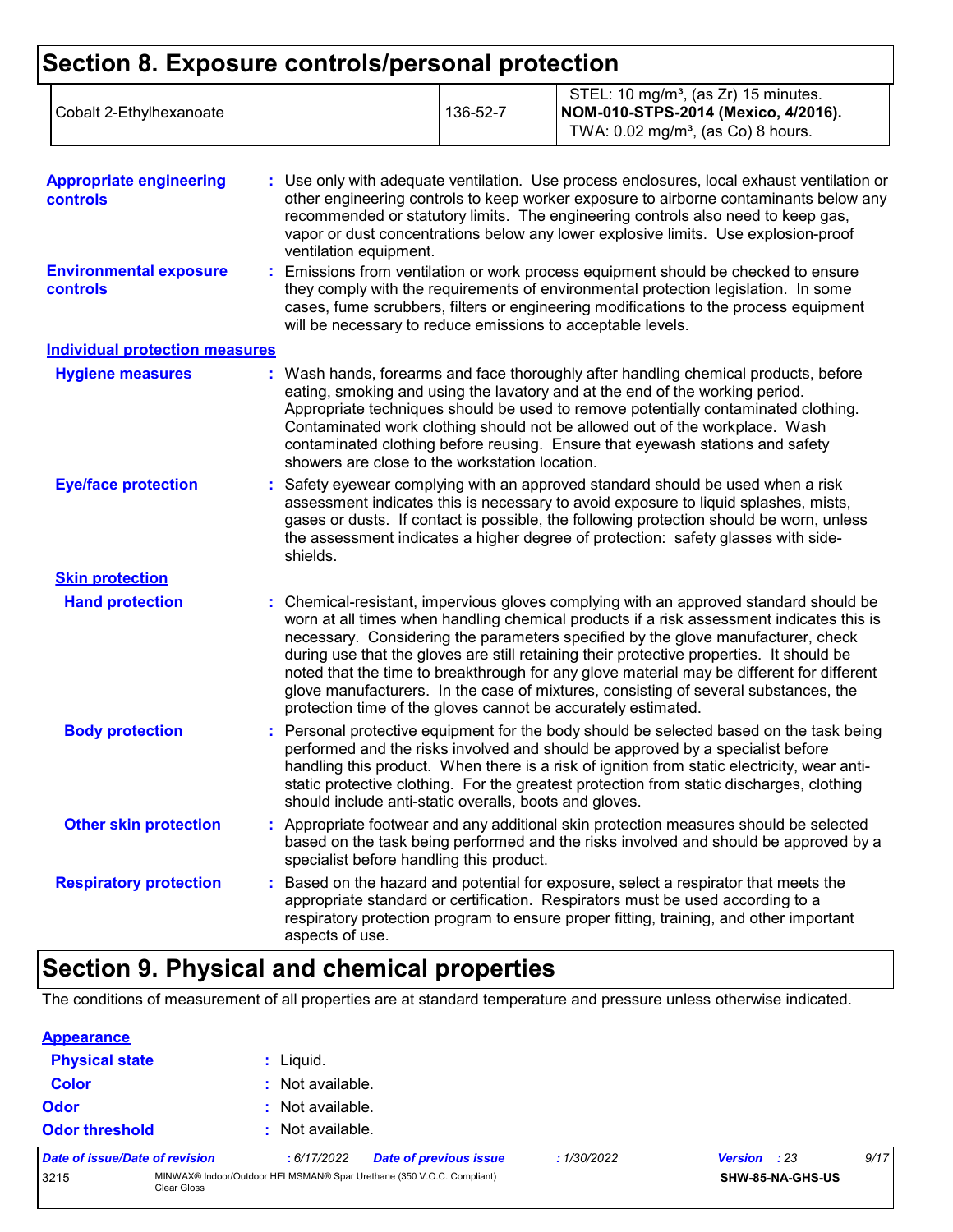## **Section 9. Physical and chemical properties**

| рH                                                                | : Not applicable.                                              |
|-------------------------------------------------------------------|----------------------------------------------------------------|
| <b>Melting point/freezing point</b>                               | : Not available.                                               |
| <b>Boiling point, initial boiling</b><br>point, and boiling range | : $138^{\circ}$ C (280.4 $^{\circ}$ F)                         |
| <b>Flash point</b>                                                | : Closed cup: 38°C (100.4°F) [Pensky-Martens Closed Cup]       |
| <b>Evaporation rate</b>                                           | $: 0.13$ (butyl acetate = 1)                                   |
| <b>Flammability</b>                                               | $:$ Not available.                                             |
| Lower and upper explosion<br>limit/flammability limit             | $:$ Lower: $0.7\%$<br>Upper: 10.5%                             |
| <b>Vapor pressure</b>                                             | : 0.71 kPa (5.3 mm Hg)                                         |
| <b>Relative vapor density</b>                                     | : $5$ [Air = 1]                                                |
| <b>Relative density</b>                                           | : 0.93                                                         |
| <b>Solubility</b>                                                 | : Not available.                                               |
| <b>Partition coefficient: n-</b><br>octanol/water                 | : Not applicable.                                              |
| <b>Auto-ignition temperature</b>                                  | : Not available.                                               |
| <b>Decomposition temperature</b>                                  | : Not available.                                               |
| <b>Viscosity</b>                                                  | Kinematic (40°C (104°F)): <20.5 mm <sup>2</sup> /s (<20.5 cSt) |
| <b>Molecular weight</b>                                           | Not applicable.                                                |
| <b>Aerosol product</b>                                            |                                                                |
| <b>Heat of combustion</b>                                         | : $17.302$ kJ/g                                                |

### **Section 10. Stability and reactivity**

| <b>Reactivity</b>                            | : No specific test data related to reactivity available for this product or its ingredients.                                                                                                                                               |
|----------------------------------------------|--------------------------------------------------------------------------------------------------------------------------------------------------------------------------------------------------------------------------------------------|
| <b>Chemical stability</b>                    | : The product is stable.                                                                                                                                                                                                                   |
| <b>Possibility of hazardous</b><br>reactions | : Under normal conditions of storage and use, hazardous reactions will not occur.                                                                                                                                                          |
| <b>Conditions to avoid</b>                   | : Avoid all possible sources of ignition (spark or flame). Do not pressurize, cut, weld,<br>braze, solder, drill, grind or expose containers to heat or sources of ignition. Do not<br>allow vapor to accumulate in low or confined areas. |
| <b>Incompatible materials</b>                | : Reactive or incompatible with the following materials:<br>oxidizing materials                                                                                                                                                            |
| <b>Hazardous decomposition</b><br>products   | : Under normal conditions of storage and use, hazardous decomposition products should<br>not be produced.                                                                                                                                  |

# **Section 11. Toxicological information**

**Acute toxicity Information on toxicological effects**

| Date of issue/Date of revision |                                                                                      | 6/17/2022 | <b>Date of previous issue</b> | 1/30/2022 | <b>Version</b> : 23 |                         | 10/17 |
|--------------------------------|--------------------------------------------------------------------------------------|-----------|-------------------------------|-----------|---------------------|-------------------------|-------|
| 3215                           | MINWAX® Indoor/Outdoor HELMSMAN® Spar Urethane (350 V.O.C. Compliant)<br>Clear Gloss |           |                               |           |                     | <b>SHW-85-NA-GHS-US</b> |       |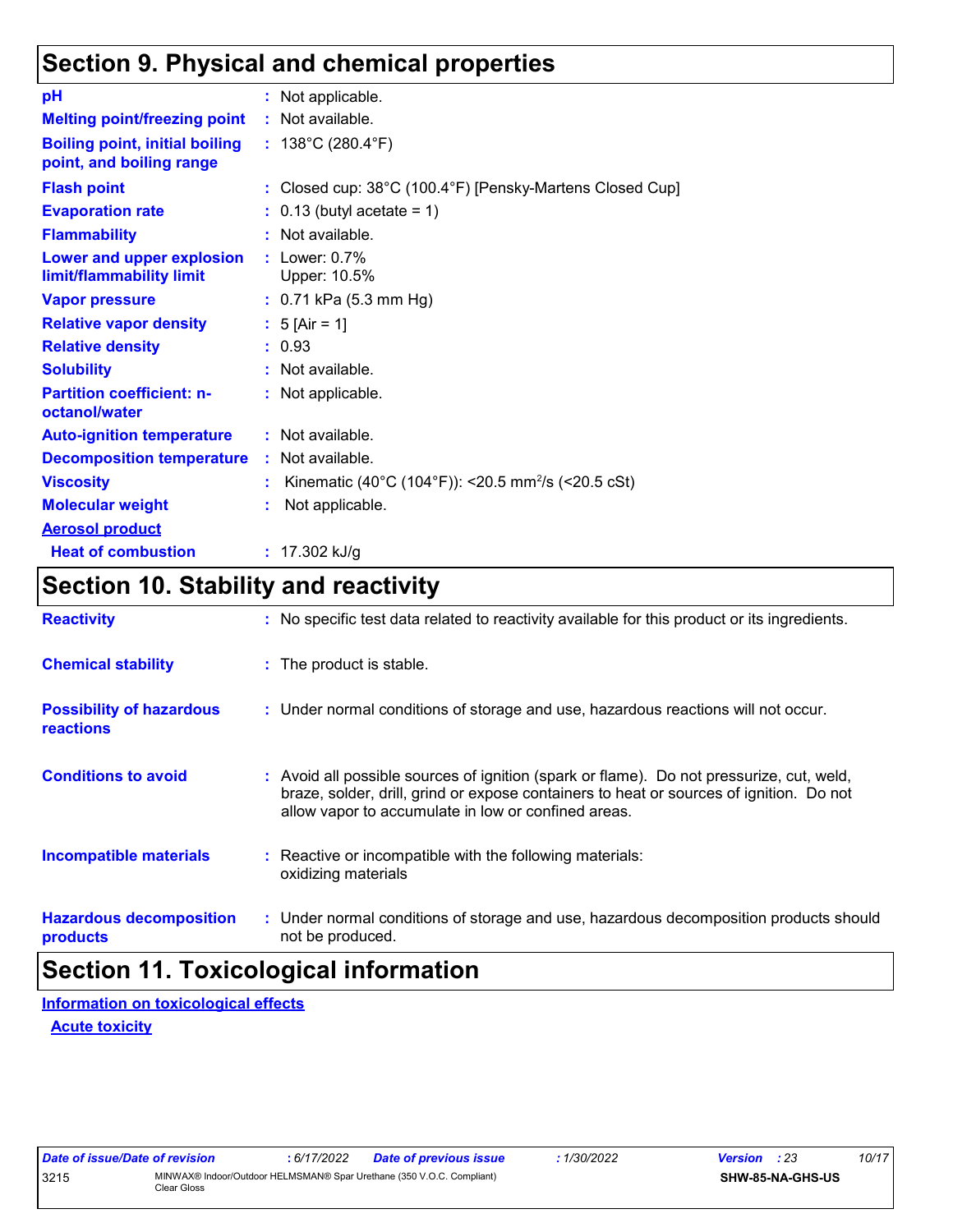# **Section 11. Toxicological information**

| <b>Result</b>                | <b>Species</b> | <b>Dose</b>            | <b>Exposure</b> |
|------------------------------|----------------|------------------------|-----------------|
| LD50 Oral                    | Rat            | $13$ g/kg              |                 |
| <b>LC50 Inhalation Vapor</b> | Rat            | 8500 mg/m <sup>3</sup> | 4 hours         |
|                              |                |                        |                 |
| LD50 Oral                    | Rat            | >6 g/kg                |                 |
| ILD50 Dermal                 | Rabbit         | $>5$ g/kg              |                 |
| LD50 Oral                    | Rat            | $>5$ g/kg              |                 |
| LD50 Oral                    | Rat            | $930$ mg/kg            |                 |
| LD50 Dermal                  | Rabbit         | $>5$ g/kg              |                 |
| LD50 Oral                    | Rat            | $1.22$ g/kg            |                 |
| LC50 Inhalation Gas.         | Rat            | 6700 ppm               | 4 hours         |
| LD50 Oral                    | Rat            | 4300 mg/kg             |                 |
|                              |                |                        |                 |

### **Irritation/Corrosion**

| <b>Product/ingredient name</b> | <b>Result</b>            | <b>Species</b> | <b>Score</b> | <b>Exposure</b> | <b>Observation</b>       |
|--------------------------------|--------------------------|----------------|--------------|-----------------|--------------------------|
| Methyl Ethyl Ketoxime          | Eyes - Severe irritant   | Rabbit         |              | 100 uL          |                          |
| Xylene, mixed isomers          | Eyes - Mild irritant     | Rabbit         |              | 87 mg           |                          |
|                                | Eyes - Severe irritant   | Rabbit         |              | 24 hours 5      | -                        |
|                                |                          |                |              | mg              |                          |
|                                | Skin - Mild irritant     | Rat            |              | 8 hours 60 uL   |                          |
|                                | Skin - Moderate irritant | Rabbit         |              | 24 hours 500    | $\overline{\phantom{a}}$ |
|                                |                          |                |              | mg              |                          |
|                                | Skin - Moderate irritant | Rabbit         |              | 100 %           |                          |
| 2-(2-Methoxyethoxy)-ethanol    | Eyes - Mild irritant     | Rabbit         |              | 24 hours 500    |                          |
|                                |                          |                |              | mg              |                          |
|                                | Eyes - Moderate irritant | Rabbit         |              | 500 mg          | -                        |

#### **Sensitization**

Not available.

### **Mutagenicity**

Not available.

### **Carcinogenicity**

Not available.

#### **Classification**

| <b>Product/ingredient name</b>                                               | <b>OSHA</b> | <b>IARC</b> | <b>NTP</b>                                       |
|------------------------------------------------------------------------------|-------------|-------------|--------------------------------------------------|
| p-Chlorobenzotrifluoride<br>Cobalt 2-Ethylhexanoate<br>Xylene, mixed isomers |             | 2Β<br>2B    | Reasonably anticipated to be a human carcinogen. |

#### **Reproductive toxicity**

Not available.

### **Teratogenicity**

Not available.

### **Specific target organ toxicity (single exposure)**

| Date of issue/Date of revision |             | 6/17/2022 | Date of previous issue                                                | 1/30/2022 | <b>Version</b> : 23 |                         | 11/17 |
|--------------------------------|-------------|-----------|-----------------------------------------------------------------------|-----------|---------------------|-------------------------|-------|
| 3215                           | Clear Gloss |           | MINWAX® Indoor/Outdoor HELMSMAN® Spar Urethane (350 V.O.C. Compliant) |           |                     | <b>SHW-85-NA-GHS-US</b> |       |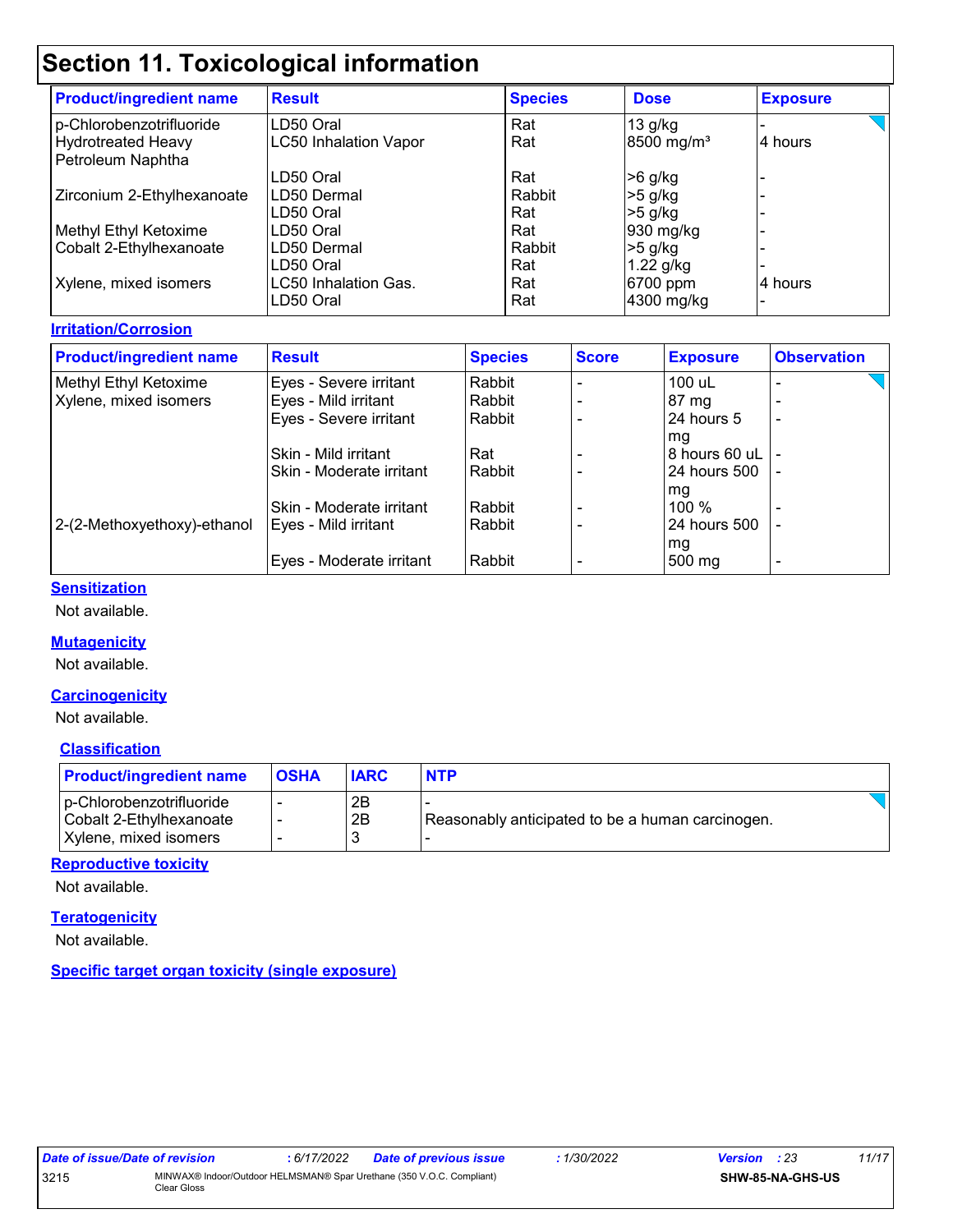# **Section 11. Toxicological information**

| <b>Name</b>                          | <b>Category</b> | <b>Route of</b><br>exposure | <b>Target organs</b>            |
|--------------------------------------|-----------------|-----------------------------|---------------------------------|
| Light Aliphatic Hydrocarbon          | Category 3      |                             | Respiratory tract<br>irritation |
|                                      | Category 3      |                             | Narcotic effects                |
| Light Aliphatic Hydrocarbon          | Category 3      |                             | Respiratory tract<br>irritation |
|                                      | Category 3      |                             | Narcotic effects                |
| p-Chlorobenzotrifluoride             | Category 3      |                             | Respiratory tract<br>irritation |
| Hydrotreated Heavy Petroleum Naphtha | Category 3      |                             | Respiratory tract<br>irritation |
|                                      | Category 3      |                             | Narcotic effects                |
| Methyl Ethyl Ketoxime                | Category 1      |                             | upper respiratory<br>tract      |
|                                      | Category 3      |                             | Narcotic effects                |
| Med. Aliphatic Hydrocarbon Solvent   | Category 3      |                             | Respiratory tract<br>irritation |
|                                      | Category 3      |                             | Narcotic effects                |
| Xylene, mixed isomers                | Category 3      |                             | Respiratory tract<br>irritation |
| <b>Heavy Aliphatic Solvent</b>       | Category 3      |                             | Respiratory tract<br>irritation |
|                                      | Category 3      |                             | Narcotic effects                |
| 2-(2-Methoxyethoxy)-ethanol          | Category 3      |                             | Respiratory tract<br>irritation |
|                                      | Category 3      |                             | Narcotic effects                |

#### **Specific target organ toxicity (repeated exposure)**

| <b>Name</b>                          | <b>Category</b> | <b>Route of</b><br>exposure | <b>Target organs</b>            |
|--------------------------------------|-----------------|-----------------------------|---------------------------------|
| Light Aliphatic Hydrocarbon          | Category 2      |                             |                                 |
| Light Aliphatic Hydrocarbon          | Category 2      |                             |                                 |
| Hydrotreated Heavy Petroleum Naphtha | Category 2      | $\blacksquare$              |                                 |
| Methyl Ethyl Ketoxime                | Category 2      |                             | blood system                    |
| Med. Aliphatic Hydrocarbon Solvent   | Category 1      |                             |                                 |
| Xylene, mixed isomers                | Category 2      | $\overline{\phantom{0}}$    |                                 |
| <b>Heavy Aliphatic Solvent</b>       | Category 1      |                             | central nervous<br>system (CNS) |
| 2-(2-Methoxyethoxy)-ethanol          | Category 2      |                             |                                 |

#### **Aspiration hazard**

| <b>Name</b>                          | <b>Result</b>                         |
|--------------------------------------|---------------------------------------|
| Light Aliphatic Hydrocarbon          | <b>ASPIRATION HAZARD - Category 1</b> |
| Light Aliphatic Hydrocarbon          | <b>ASPIRATION HAZARD - Category 1</b> |
| Hydrotreated Heavy Petroleum Naphtha | <b>ASPIRATION HAZARD - Category 1</b> |
| Med. Aliphatic Hydrocarbon Solvent   | <b>ASPIRATION HAZARD - Category 1</b> |
| Xylene, mixed isomers                | <b>ASPIRATION HAZARD - Category 1</b> |
| Heavy Aliphatic Solvent              | <b>ASPIRATION HAZARD - Category 1</b> |

#### **Information on the likely :** Not available.

### **routes of exposure**

### **Potential acute health effects**

**Eye contact :** No known significant effects or critical hazards.

| Date of issue/Date of revision |                                                                                      | : 6/17/2022 | <b>Date of previous issue</b> | 1/30/2022 | <b>Version</b> : 23 |                         | 12/17 |
|--------------------------------|--------------------------------------------------------------------------------------|-------------|-------------------------------|-----------|---------------------|-------------------------|-------|
| 3215                           | MINWAX® Indoor/Outdoor HELMSMAN® Spar Urethane (350 V.O.C. Compliant)<br>Clear Gloss |             |                               |           |                     | <b>SHW-85-NA-GHS-US</b> |       |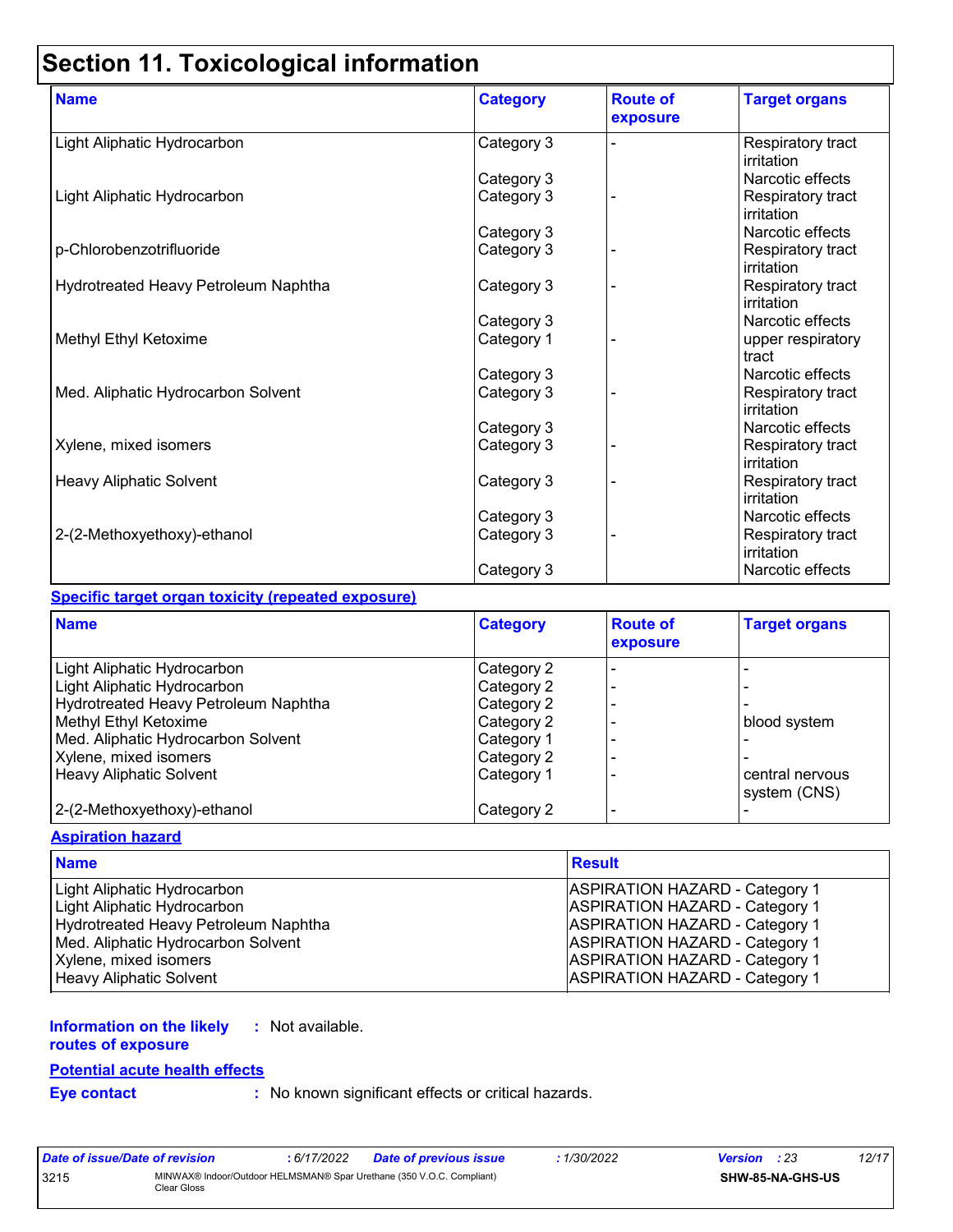#### **Section 11. Toxicological information Inhalation :** Can cause central nervous system (CNS) depression. May cause drowsiness or dizziness. May cause respiratory irritation. Can cause central nervous system (CNS) depression. May be fatal if swallowed and enters airways. **Ingestion : Skin contact :** May cause an allergic skin reaction. **Symptoms related to the physical, chemical and toxicological characteristics Skin contact Ingestion Inhalation Adverse symptoms may include the following:**  $\blacksquare$ respiratory tract irritation coughing nausea or vomiting headache drowsiness/fatigue dizziness/vertigo unconsciousness reduced fetal weight increase in fetal deaths skeletal malformations Adverse symptoms may include the following: **:** irritation redness reduced fetal weight increase in fetal deaths skeletal malformations **Eye contact :** No specific data.

Adverse symptoms may include the following: **:** nausea or vomiting reduced fetal weight increase in fetal deaths skeletal malformations

### **Delayed and immediate effects and also chronic effects from short and long term exposure Short term exposure**

| <b>Potential immediate</b><br><b>effects</b> | : Not available.                                                                                                                                                               |
|----------------------------------------------|--------------------------------------------------------------------------------------------------------------------------------------------------------------------------------|
| <b>Potential delayed effects</b>             | : Not available.                                                                                                                                                               |
| <b>Long term exposure</b>                    |                                                                                                                                                                                |
| <b>Potential immediate</b><br><b>effects</b> | : Not available.                                                                                                                                                               |
| <b>Potential delayed effects</b>             | : Not available.                                                                                                                                                               |
| <b>Potential chronic health effects</b>      |                                                                                                                                                                                |
| Not available.                               |                                                                                                                                                                                |
| <b>General</b>                               | : May cause damage to organs through prolonged or repeated exposure. Once<br>sensitized, a severe allergic reaction may occur when subsequently exposed to very low<br>levels. |
| <b>Carcinogenicity</b>                       | : Suspected of causing cancer. Risk of cancer depends on duration and level of<br>exposure.                                                                                    |
| <b>Mutagenicity</b>                          | : No known significant effects or critical hazards.                                                                                                                            |
| <b>Teratogenicity</b>                        | : Suspected of damaging the unborn child.                                                                                                                                      |
| <b>Developmental effects</b>                 | : No known significant effects or critical hazards.                                                                                                                            |
| <b>Fertility effects</b>                     | : May damage fertility.                                                                                                                                                        |

| Date of issue/Date of revision |                                                                                      | : 6/17/2022 | Date of previous issue | 1/30/2022 | Version | : 23             | 13/17 |
|--------------------------------|--------------------------------------------------------------------------------------|-------------|------------------------|-----------|---------|------------------|-------|
| 3215                           | MINWAX® Indoor/Outdoor HELMSMAN® Spar Urethane (350 V.O.C. Compliant)<br>Clear Gloss |             |                        |           |         | SHW-85-NA-GHS-US |       |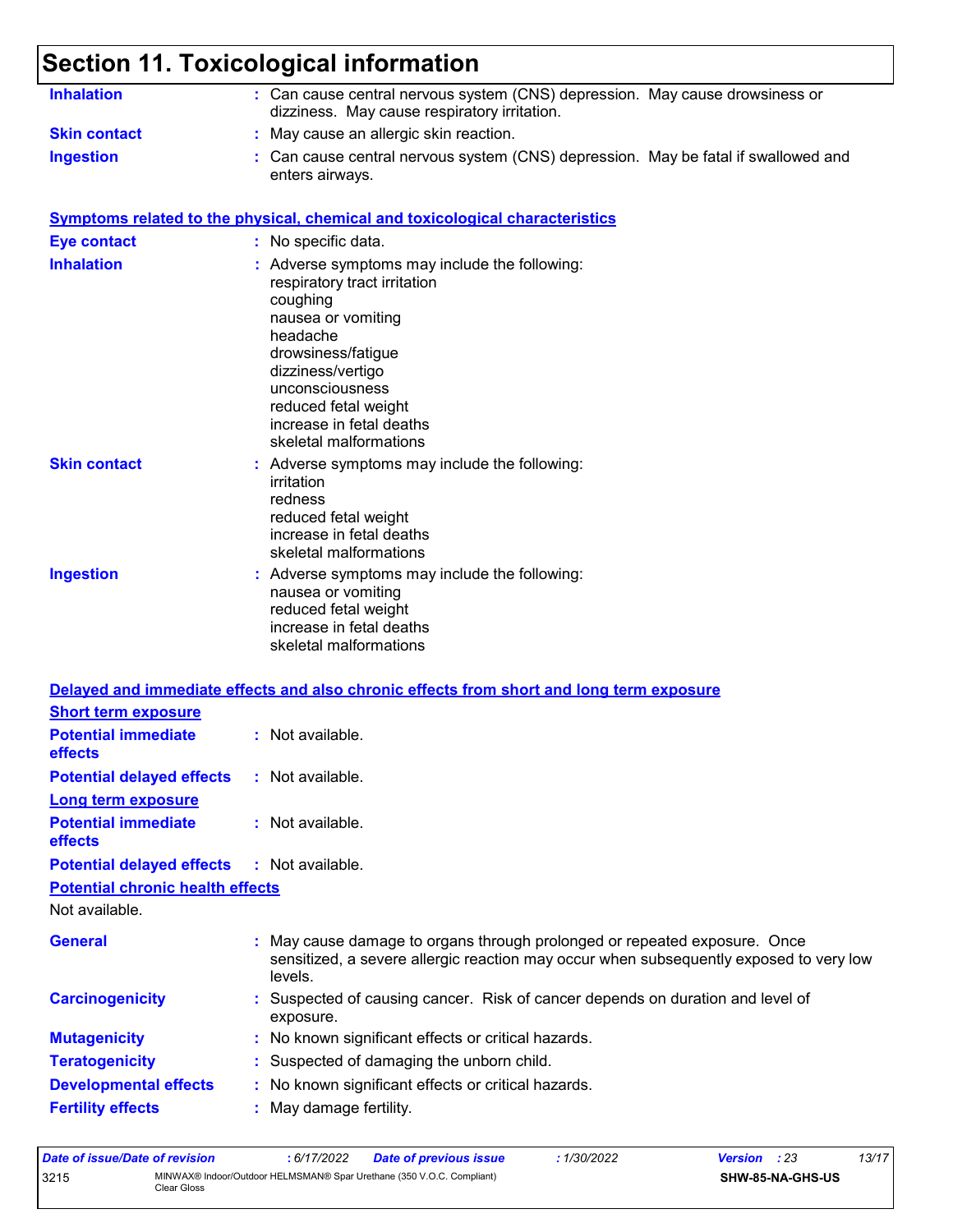### **Section 11. Toxicological information**

**Numerical measures of toxicity** Not available. **Acute toxicity estimates**

## **Section 12. Ecological information**

#### **Toxicity**

| <b>Product/ingredient name</b> | <b>Result</b>                       | <b>Species</b>                                        | <b>Exposure</b> |
|--------------------------------|-------------------------------------|-------------------------------------------------------|-----------------|
| Light Aliphatic Hydrocarbon    | Acute LC50 2200 µg/l Fresh water    | Fish - Lepomis macrochirus                            | 4 days          |
| Light Aliphatic Hydrocarbon    | Acute LC50 2200 µg/l Fresh water    | Fish - Lepomis macrochirus                            | 4 days          |
| Methyl Ethyl Ketoxime          | Acute LC50 843000 µg/l Fresh water  | Fish - Pimephales promelas                            | 96 hours        |
| Xylene, mixed isomers          | Acute LC50 8500 µg/l Marine water   | Crustaceans - Palaemonetes<br>pugio                   | 48 hours        |
|                                | Acute LC50 13400 µg/l Fresh water   | Fish - Pimephales promelas                            | 196 hours       |
| 2-(2-Methoxyethoxy)-ethanol    | Acute EC50 >930 ppm Fresh water     | Daphnia - Daphnia magna<br>Fish - Lepomis macrochirus | 48 hours        |
|                                | Acute LC50 7500000 µg/l Fresh water |                                                       | 96 hours        |

#### **Persistence and degradability**

| <b>Product/ingredient name</b> | <b>Aquatic half-life</b> | <b>Photolysis</b> | Biodegradability |
|--------------------------------|--------------------------|-------------------|------------------|
| Xylene, mixed isomers          |                          |                   | Readily          |

### **Bioaccumulative potential**

| $LogP_{ow}$ | <b>BCF</b>  | <b>Potential</b> |
|-------------|-------------|------------------|
|             | 10 to 2500  | high             |
|             |             |                  |
|             | 2.96        | low              |
|             | 2.5 to 5.8  | low              |
|             | 15600       | high             |
|             | 8.1 to 25.9 | low              |
|             | 10 to 2500  | high             |
|             | 2.96        | low              |
|             |             |                  |

#### **Mobility in soil**

**Soil/water partition coefficient (KOC)**

**:** Not available.

**Other adverse effects** : No known significant effects or critical hazards.

## **Section 13. Disposal considerations**

**Disposal methods :**

The generation of waste should be avoided or minimized wherever possible. Disposal of this product, solutions and any by-products should at all times comply with the requirements of environmental protection and waste disposal legislation and any regional local authority requirements. Dispose of surplus and non-recyclable products via a licensed waste disposal contractor. Waste should not be disposed of untreated to the sewer unless fully compliant with the requirements of all authorities with jurisdiction. Waste packaging should be recycled. Incineration or landfill should only be considered when recycling is not feasible. This material and its container must be disposed of in a safe way. Care should be taken when handling emptied containers that have not been

| Date of issue/Date of revision |                                                                                      | 6/17/2022 | <b>Date of previous issue</b> | : 1/30/2022 | <b>Version</b> : 23 |                  | 14/17 |
|--------------------------------|--------------------------------------------------------------------------------------|-----------|-------------------------------|-------------|---------------------|------------------|-------|
| 3215                           | MINWAX® Indoor/Outdoor HELMSMAN® Spar Urethane (350 V.O.C. Compliant)<br>Clear Gloss |           |                               |             |                     | SHW-85-NA-GHS-US |       |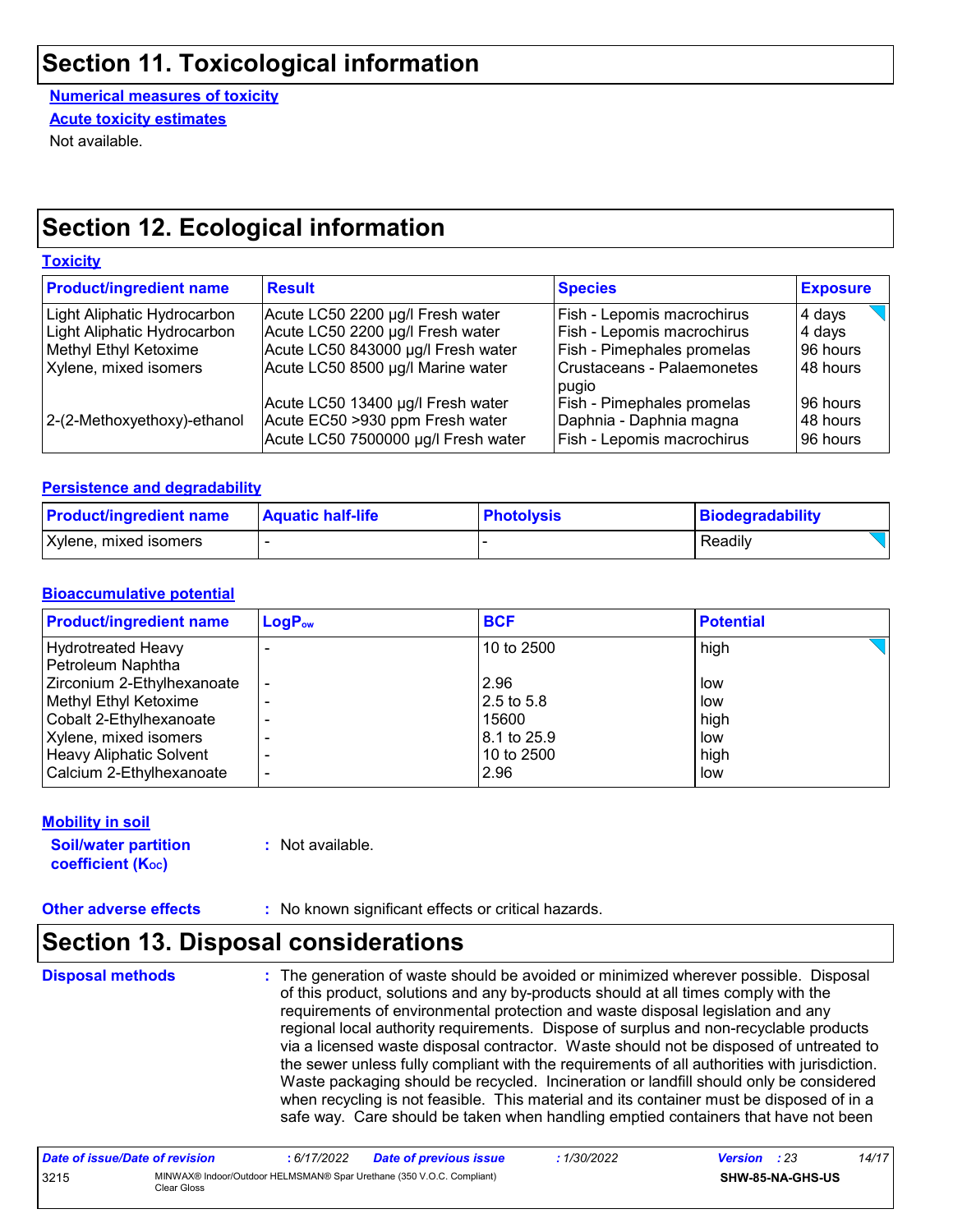### **Section 13. Disposal considerations**

cleaned or rinsed out. Empty containers or liners may retain some product residues. Vapor from product residues may create a highly flammable or explosive atmosphere inside the container. Do not cut, weld or grind used containers unless they have been cleaned thoroughly internally. Avoid dispersal of spilled material and runoff and contact with soil, waterways, drains and sewers.

# **Section 14. Transport information**

|                                         | <b>DOT</b><br><b>Classification</b>                                                                                                                                                                                                                               | <b>TDG</b><br><b>Classification</b>                                                                                                                                                                                                                                                                                                                                                                                                                                                                                                                                                                                                                                                 | <b>Mexico</b><br><b>Classification</b> | <b>IATA</b>   | <b>IMDG</b>                                |
|-----------------------------------------|-------------------------------------------------------------------------------------------------------------------------------------------------------------------------------------------------------------------------------------------------------------------|-------------------------------------------------------------------------------------------------------------------------------------------------------------------------------------------------------------------------------------------------------------------------------------------------------------------------------------------------------------------------------------------------------------------------------------------------------------------------------------------------------------------------------------------------------------------------------------------------------------------------------------------------------------------------------------|----------------------------------------|---------------|--------------------------------------------|
| <b>UN number</b>                        | <b>UN1263</b>                                                                                                                                                                                                                                                     | <b>UN1263</b>                                                                                                                                                                                                                                                                                                                                                                                                                                                                                                                                                                                                                                                                       | <b>UN1263</b>                          | <b>UN1263</b> | <b>UN1263</b>                              |
| <b>UN proper</b><br>shipping name       | <b>PAINT</b>                                                                                                                                                                                                                                                      | <b>PAINT</b>                                                                                                                                                                                                                                                                                                                                                                                                                                                                                                                                                                                                                                                                        | <b>PAINT</b>                           | <b>PAINT</b>  | <b>PAINT</b>                               |
| <b>Transport</b><br>hazard class(es)    | 3                                                                                                                                                                                                                                                                 | $\mathbf{3}$                                                                                                                                                                                                                                                                                                                                                                                                                                                                                                                                                                                                                                                                        | $\mathfrak{S}$                         | $\mathbf{3}$  | 3                                          |
| <b>Packing group</b>                    | $\mathbf{III}$                                                                                                                                                                                                                                                    | $\mathbf{III}$                                                                                                                                                                                                                                                                                                                                                                                                                                                                                                                                                                                                                                                                      | $\ensuremath{\mathsf{III}}\xspace$     | III           | III                                        |
| <b>Environmental</b><br>hazards         | No.                                                                                                                                                                                                                                                               | No.                                                                                                                                                                                                                                                                                                                                                                                                                                                                                                                                                                                                                                                                                 | No.                                    | No.           | No.                                        |
| <b>Additional</b><br><b>information</b> | This product may<br>be re-classified as<br>"Combustible<br>Liquid," unless<br>transported by<br>vessel or aircraft.<br>Non-bulk<br>packages (less<br>than or equal to<br>119 gal) of<br>combustible<br>liquids are not<br>regulated as<br>hazardous<br>materials. | Product classified<br>as per the<br>following sections<br>of the<br>Transportation of<br>Dangerous Goods<br>Regulations:<br>2.18-2.19 (Class<br>3).                                                                                                                                                                                                                                                                                                                                                                                                                                                                                                                                 |                                        |               | <b>Emergency</b><br>schedules F-E, S-<br>E |
|                                         | <b>ERG No.</b>                                                                                                                                                                                                                                                    | <b>ERG No.</b>                                                                                                                                                                                                                                                                                                                                                                                                                                                                                                                                                                                                                                                                      | <b>ERG No.</b>                         |               |                                            |
|                                         | 128                                                                                                                                                                                                                                                               | 128                                                                                                                                                                                                                                                                                                                                                                                                                                                                                                                                                                                                                                                                                 | 128                                    |               |                                            |
| <b>Special precautions for user :</b>   |                                                                                                                                                                                                                                                                   | Multi-modal shipping descriptions are provided for informational purposes and do not<br>consider container sizes. The presence of a shipping description for a particular<br>mode of transport (sea, air, etc.), does not indicate that the product is packaged<br>suitably for that mode of transport. All packaging must be reviewed for suitability<br>prior to shipment, and compliance with the applicable regulations is the sole<br>responsibility of the person offering the product for transport. People loading and<br>unloading dangerous goods must be trained on all of the risks deriving from the<br>substances and on all actions in case of emergency situations. |                                        |               |                                            |

| Date of issue/Date of revision |                                                                                      | : 6/17/2022 | Date of previous issue | 1/30/2022 | <b>Version</b> : 23 |                  | 15/17 |
|--------------------------------|--------------------------------------------------------------------------------------|-------------|------------------------|-----------|---------------------|------------------|-------|
| 3215                           | MINWAX® Indoor/Outdoor HELMSMAN® Spar Urethane (350 V.O.C. Compliant)<br>Clear Gloss |             |                        |           |                     | SHW-85-NA-GHS-US |       |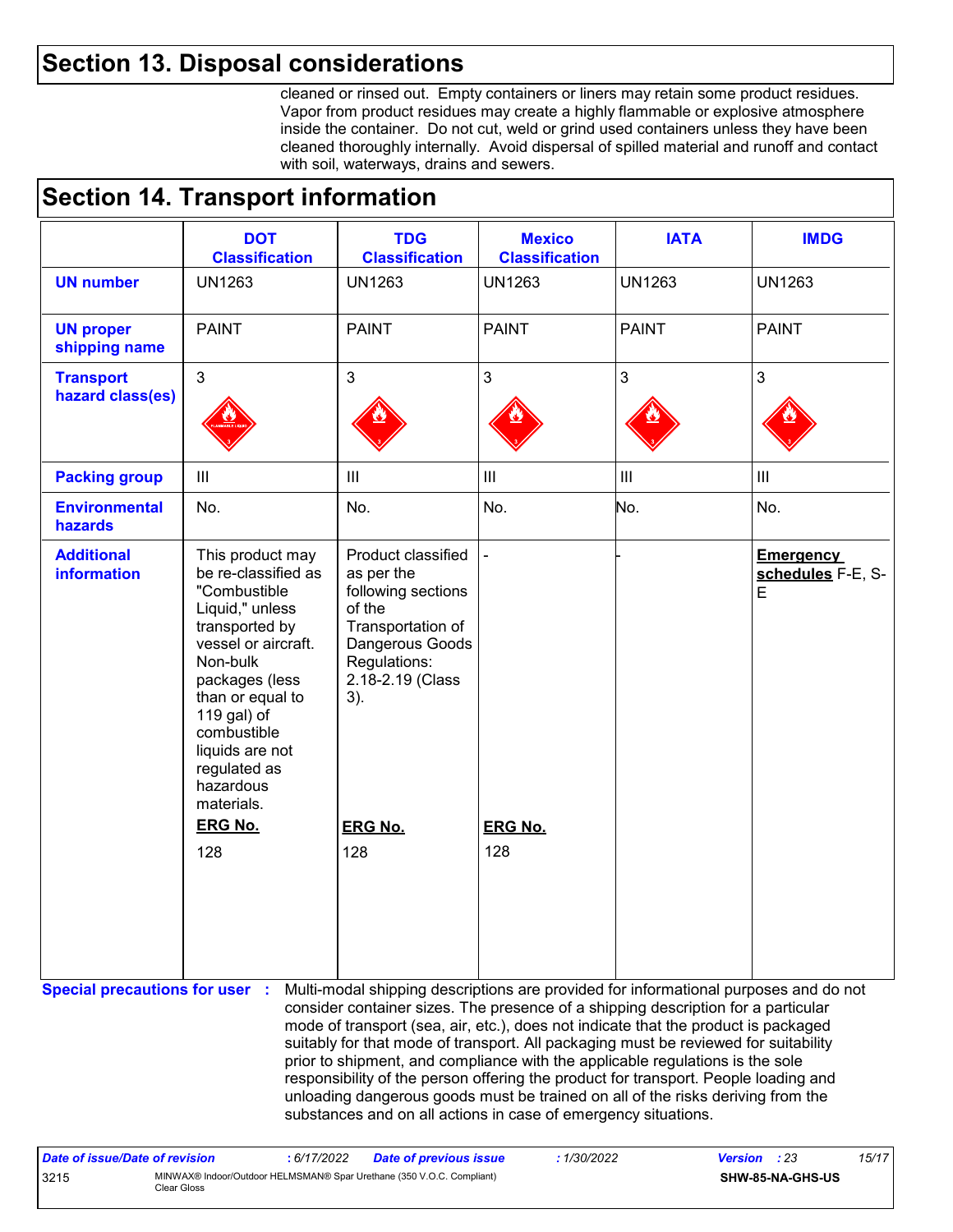### **Section 14. Transport information**

**Transport in bulk according :** Not available. **to IMO instruments**

**Proper shipping name :**

: Not available.

# **Section 15. Regulatory information**

### **SARA 313**

SARA 313 (40 CFR 372.45) supplier notification can be found on the Environmental Data Sheet.

#### **California Prop. 65**

WARNING: This product contains chemicals known to the State of California to cause cancer and birth defects or other reproductive harm.

#### **International regulations**

| <b>International lists</b> | <b>Australia inventory (AllC): Not determined.</b>           |
|----------------------------|--------------------------------------------------------------|
|                            | China inventory (IECSC): Not determined.                     |
|                            | Japan inventory (CSCL): Not determined.                      |
|                            | Japan inventory (ISHL): Not determined.                      |
|                            | Korea inventory (KECI): Not determined.                      |
|                            | New Zealand Inventory of Chemicals (NZIoC): Not determined.  |
|                            | Philippines inventory (PICCS): Not determined.               |
|                            | Taiwan Chemical Substances Inventory (TCSI): Not determined. |
|                            | Thailand inventory: Not determined.                          |
|                            | Turkey inventory: Not determined.                            |
|                            | Vietnam inventory: Not determined.                           |

### **Section 16. Other information**

**Hazardous Material Information System (U.S.A.)**



**The customer is responsible for determining the PPE code for this material. For more information on HMIS® Personal Protective Equipment (PPE) codes, consult the HMIS® Implementation Manual.**

**Caution: HMIS® ratings are based on a 0-4 rating scale, with 0 representing minimal hazards or risks, and 4 representing significant hazards or risks. Although HMIS® ratings and the associated label are not required on SDSs or products leaving a facility under 29 CFR 1910.1200, the preparer may choose to provide them. HMIS® ratings are to be used with a fully implemented HMIS® program. HMIS® is a registered trademark and service mark of the American Coatings Association, Inc.**

**Procedure used to derive the classification**

| <b>Classification</b>                                                                                    | <b>Justification</b>                     |
|----------------------------------------------------------------------------------------------------------|------------------------------------------|
| <b>FLAMMABLE LIQUIDS - Category 3</b>                                                                    | On basis of test data                    |
| <b>SKIN SENSITIZATION - Category 1</b>                                                                   | Calculation method                       |
| CARCINOGENICITY - Category 2                                                                             | Calculation method                       |
| <b>TOXIC TO REPRODUCTION - Category 1B</b>                                                               | Calculation method                       |
| SPECIFIC TARGET ORGAN TOXICITY (SINGLE EXPOSURE) (Respiratory tract<br>irritation) - Category 3          | Calculation method                       |
| SPECIFIC TARGET ORGAN TOXICITY (SINGLE EXPOSURE) (Narcotic effects) -<br>Category 3                      | Calculation method                       |
| SPECIFIC TARGET ORGAN TOXICITY (REPEATED EXPOSURE) - Category 2<br><b>ASPIRATION HAZARD - Category 1</b> | Calculation method<br>Calculation method |

### **History**

**Date of printing :**

6/17/2022

| Date of issue/Date of revision |                                                                                      | : 6/17/2022 | <b>Date of previous issue</b> | 1/30/2022 | <b>Version</b> : 23 |  | 16/17 |
|--------------------------------|--------------------------------------------------------------------------------------|-------------|-------------------------------|-----------|---------------------|--|-------|
| 3215                           | MINWAX® Indoor/Outdoor HELMSMAN® Spar Urethane (350 V.O.C. Compliant)<br>Clear Gloss |             |                               |           | SHW-85-NA-GHS-US    |  |       |